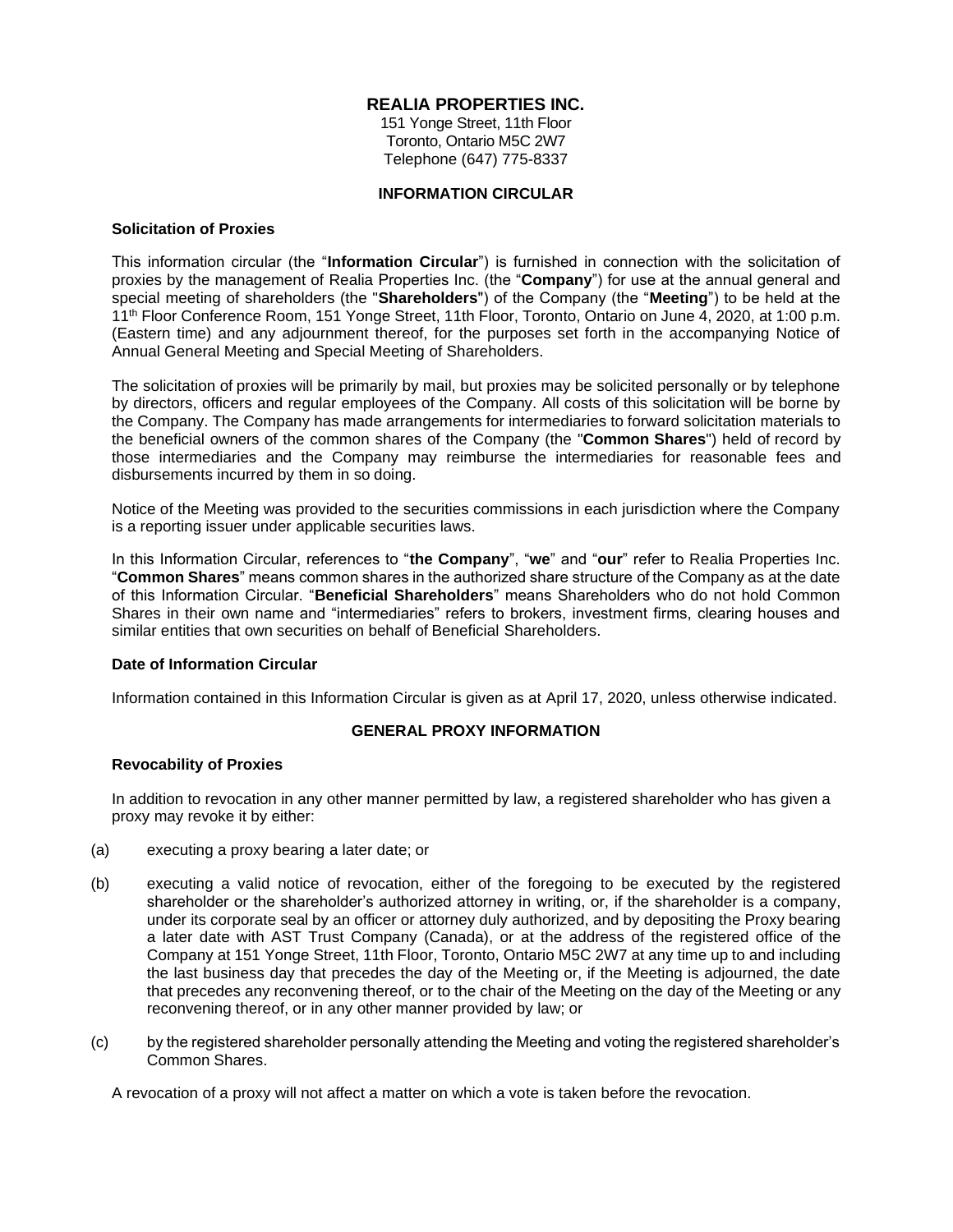#### **Appointment of Proxyholders**

A shareholder entitled to vote at the Meeting may, by means of a proxy, appoint a proxyholder or one or more alternate proxyholders, who need not be Shareholders, to attend and act at the Meeting for the shareholder on the shareholder's behalf.

The individuals named in the accompanying form of proxy (the "**Proxy**") are directors and/or officers of the Company (the "**Management Designees**"). **If you are a shareholder entitled to vote at the Meeting, you have the right to appoint a person, who need not be a shareholder, to attend and act for you and on your behalf at the Meeting other than either of the Management Designees. You may do so either by inserting the name of that other person in the blank space provided in the Proxy or by completing and delivering another suitable form of proxy.**

A proxy will not be valid unless the completed, dated and signed Proxy is delivered to the office of **AST Trust Company (Canada), Proxy Department, P.O. Box 721, Agincourt, Ontario, M1S 0A1** or faxed to **416-368-2502** or **1-866-781-3111**, not less than 48 hours (excluding Saturdays, Sundays and holidays) before the Meeting or the adjournment thereof at which the Proxy is to be used.

#### **Exercise of Discretion**

The Management Designees named in the Proxy will vote or withhold from voting the shares represented thereby in accordance with the instructions of the shareholder on any ballot that may be called for. The Proxy will confer discretionary authority on the nominees named therein with respect to:

- (a) each matter or group of matters identified therein for which a choice is not specified other than the appointment of an auditor and the election of directors,
- (b) any amendment to or variation of any matter identified therein, and
- (c) any other matter that properly comes before the Meeting.

#### **In respect of a matter for which a choice is not specified in the Proxy, the Management Designees will vote the Common Shares represented by the Proxy at their own discretion for the approval of such matter.**

As of the date of this Information Circular, management of the Company knows of no amendment, variation or other matter that may come before the Meeting, but if any amendment, variation or other matter properly comes before the Meeting, each Management Designee intends to vote thereon in accordance with the Management Designee's best judgment.

## **Proxy Voting Options**

If you are a registered shareholder, you may elect to submit a proxy in order to vote whether or not you are able to attend the Meeting in person. In order to vote by mail, you must complete, date and sign the Proxy and return it to the Company's transfer agent, **AST Trust Company (Canada), Proxy Department, P.O. Box 721, Agincourt, Ontario, M1S 0A1** or fax it to **416-368-2502** or **1-866-781-3111**, at any time up to and including 1:00 p.m. (Eastern Time) on June 2, 2020.

#### **Advice to Beneficial Holders of Common Shares**

The information set forth in this section is of significant importance to many Shareholders, as a substantial number of Shareholders do not hold Common Shares in their own name. Beneficial Shareholders should note that only Proxies deposited by Shareholders whose names appear on the records of the Company as the registered holders of Common Shares can be recognized and acted upon at the Meeting.

If Common Shares are listed in an account statement provided to a shareholder by a broker, then in almost all cases those Common Shares will not be registered in the shareholder's name on the records of the Company. Such Common Shares will more likely be registered under the names of the shareholder's broker or an agent of that broker. In the United States, the vast majority of such shares are registered under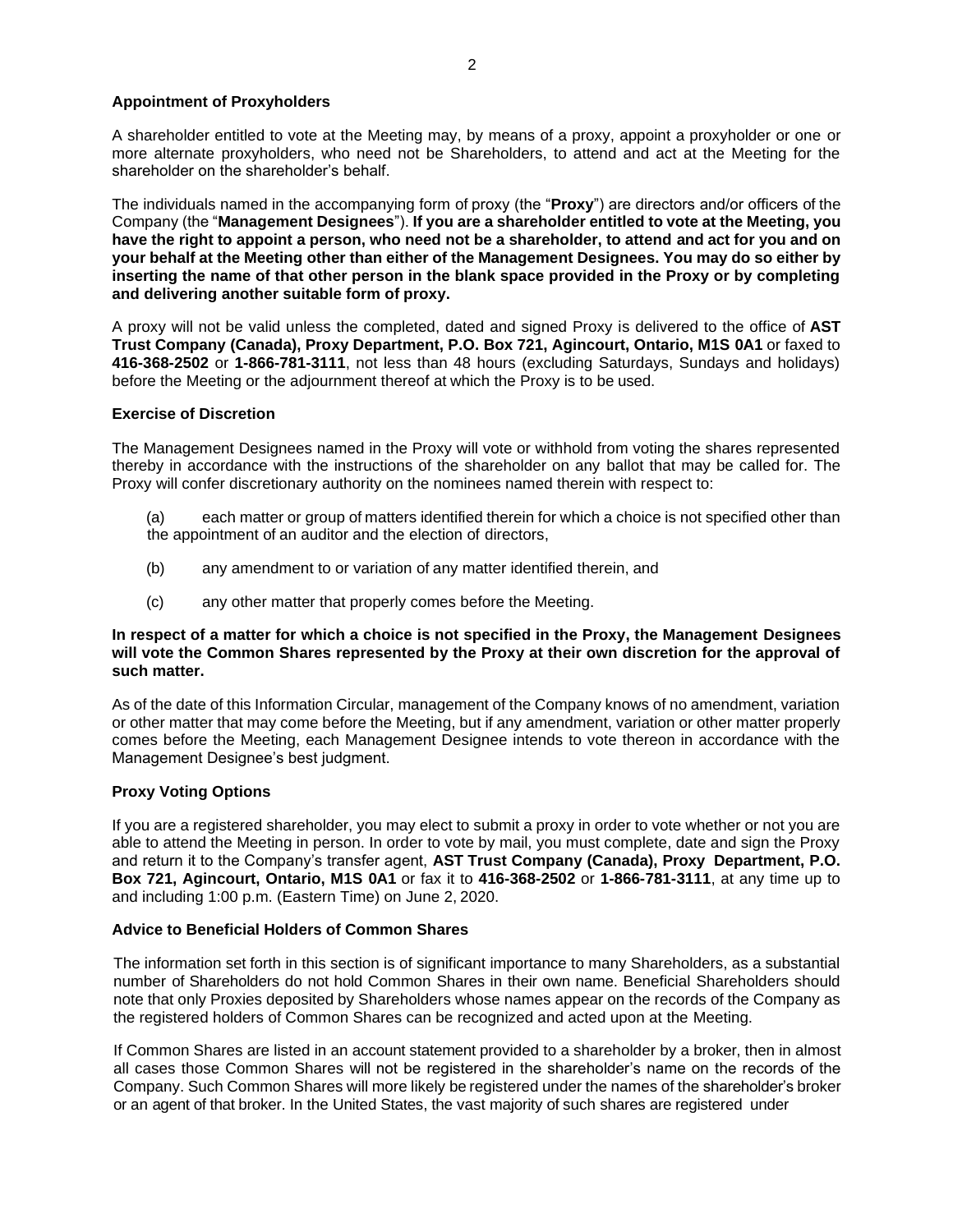the name of Cede & Co. as nominee for The Depositary Trust Company (which acts as depositary for many U.S. brokerage firms and custodian banks), and in Canada under the name of CDS & Co. (the registration name for The Canadian Depository for Securities Limited, which acts as nominee for many Canadian brokerage firms).

Intermediaries are required to seek voting instructions from Beneficial Shareholders in advance of Shareholders' meetings unless the Beneficial Shareholders have waived the right to receive meeting material. Every intermediary has its own mailing procedures and provides its own return instructions to clients, which should be carefully followed by Beneficial Shareholders in order to ensure that their Common Shares are voted at theMeeting.

If you are a Beneficial Shareholder, the form of proxy supplied to you by your broker (or its agent) is similar to the form of Proxy provided to registered Shareholders by the Company. However, its purpose is limited to instructing the intermediary how to vote on your behalf. The majority of brokers now delegate responsibility for obtaining instructions from clients to Broadridge Communications Solutions Canada *(*"**Broadridge**"*)* in the United States and in Canada. Broadridge mails a voting instruction form in lieu of a proxy provided by the Company. The voting instruction form will name the Management Designees to represent you at the Meeting. You have the right to appoint a person (who need not be a shareholder of the Company), other than the persons designated in the voting instruction form, to represent you at the Meeting. To exercise this right, you should insert the name of the desired representative in the blank space provided in the voting instruction form. The completed voting instruction form must then be returned to Broadridge by mail or facsimile or given to Broadridge by phone or over the internet, in accordance with Broadridge's instructions. Broadridge then tabulates the results of all instructions received and provides appropriate instructions respecting the voting of Common Shares to be represented at the Meeting. **If you receive a voting instruction form from Broadridge, you cannot use it to vote Common Shares directly at the Meeting. It must be returned to Broadridge well in advance of the Meeting in order to have the Common Shares voted.**

Although, as a Beneficial Shareholder, you may not be recognized directly at the Meeting for the purposes of voting Common Shares registered in the name of your broker (or agent of your broker), you may attend at the Meeting as proxyholder for your broker and vote the Common Shares in that capacity. If you wish to attend at the Meeting and indirectly vote your Common Shares as proxyholder for your broker or have a person designated by you to do so, you should enter your own name, or the name of the person you wish to designate, in the blank space on the voting instrument form provided to you and return the same to your broker (or your broker's agent) in accordance with the instructions provided by your broker (or agent), well in advance of the Meeting.

Alternatively, you may request in writing that your broker send you a legal Proxy which would enable you, or a person designed by you, to attend at the Meeting and vote your Common Shares.

# **INTEREST OF CERTAIN PERSONS IN MATTERS TO BE ACTED UPON**

None of the directors or executive officers of the Company, nor any person who has held such a position since the beginning of the last completed financial year end of the Company, nor any proposed nominee for election as a director of the Company, nor any associate or affiliate of the foregoing persons, has any material interest, direct or indirect, by way of beneficial ownership of securities or otherwise, in any matter to be acted on at the Meeting other than as disclosed herein.

## **VOTING SECURITIES AND PRINCIPAL HOLDERS OF VOTING SECURITIES**

The board of directors (the "**Board**") of the Company has fixed April 17, 2020, as the record date (the "**Record Date**") for determination of persons entitled to receive notice of the Meeting. Only Shareholders of record at the close of business on the Record Date who either attend the Meeting personally or complete, sign and deliver a form of proxy in the manner and subject to the provisions described above will be entitled to vote or to have their Common Shares voted at the Meeting.

As of April 17, 2020, the Company had outstanding 255,221,137 fully paid and non-assessable Common Shares without par value, each carrying the right to one vote. The Company has no other classes of voting securities.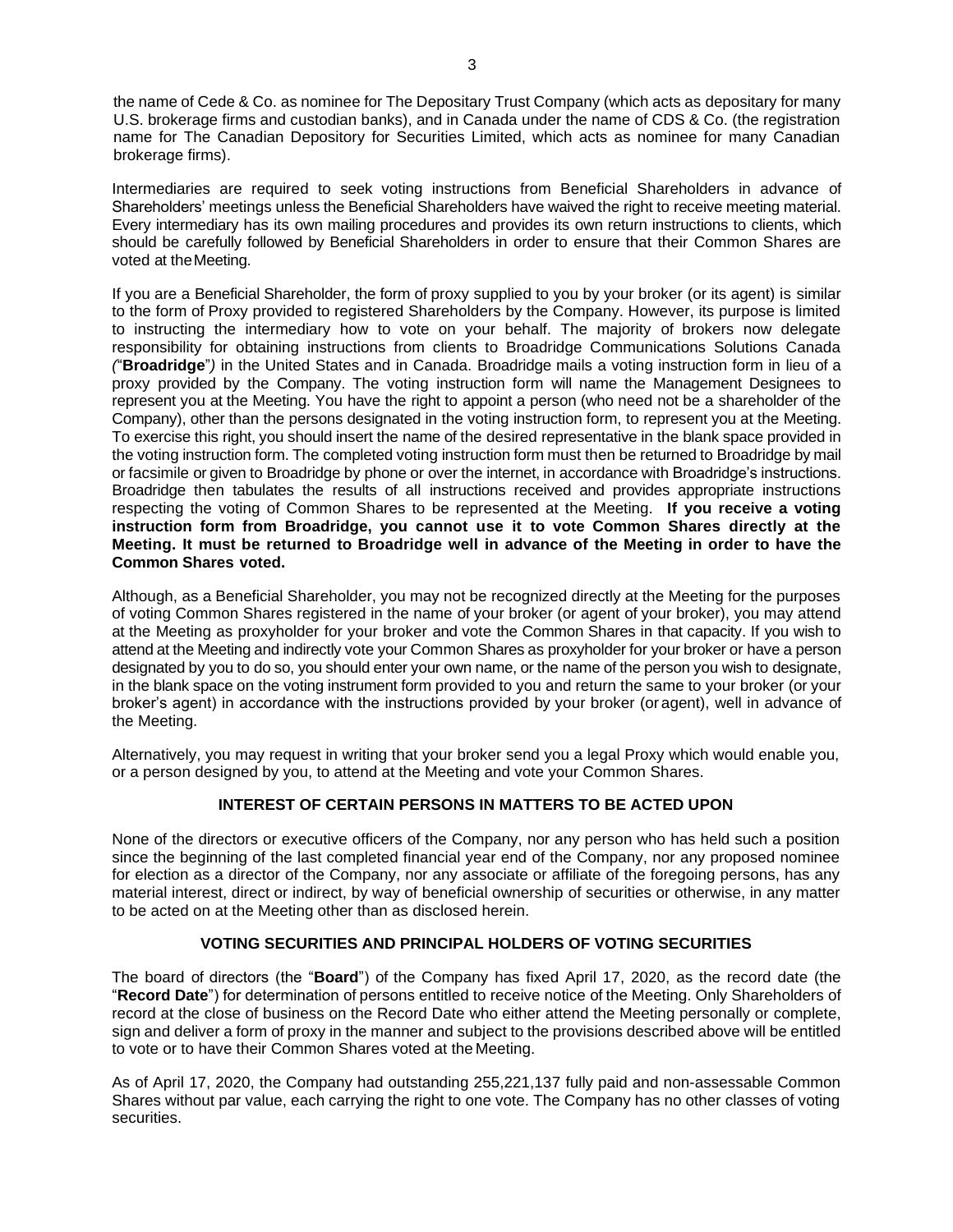Other than as set out below, to the knowledge of the directors and executive officers of the Company, no one beneficial owner owns, directly or indirectly, or exercises control or direction over, shares carrying more than 10% of the outstanding voting rights of the Company:

| <b>Shareholder Name</b>                        | <b>Number of Shares Held</b> | <b>Percentage of Issued Shares</b> |
|------------------------------------------------|------------------------------|------------------------------------|
| Inovalis SA / Inovalis City Center Retail Fund | 55.930.026                   | 21.91%                             |
| Hoche Partners Private Equity Investors SARL   | 166,282,835                  | 65.15%                             |

## **VOTES NECESSARY TO PASS RESOLUTIONS**

A simple majority of affirmative votes cast at the Meeting is required to pass the ordinary resolutions described herein. If there are more nominees for election as directors or appointment of the Company's auditor than there are vacancies to fill, those nominees receiving the greatest number of votes will be elected or appointed, as the case may be, until all such vacancies have been filled. If the number of nominees for election or appointment is equal to the number of vacancies to be filled all such nominees will be declared elected or appointed by acclamation.

#### **Recommendation of the Board**

The Board unanimously recommends that Shareholders vote in favour of all resolutions.

## **ELECTION OF DIRECTORS**

The Board currently consists of three directors. Management proposes to fix the number of directors of the Company at three and to nominate the persons listed below for election as directors.

The term of office of each of the current directors will end at the conclusion of the Meeting. Unless the director's office is earlier vacated in accordance with the provisions of the *Canada Business Corporations Act* (the "**CBCA**") or the Articles of the Company, each director elected will hold office until the conclusion of the next annual general meeting of the Company, or if no director is then elected, until a successor is elected.

Notwithstanding the foregoing, the Company has adopted a majority voting policy, a copy of which is attached as Schedule "C" hereto. Pursuant to such policy, if any nominee for an uncontested election as a director receives a greater number of votes "withheld" from his or her election as a director than votes "in favour" or "for" such election, that director shall promptly submit his or her resignation to the Chairman of the Company's board of directors following the Meeting, which resignation will take effect on acceptance by the Board. Further discussion of the majority voting policy can be found under the section "Corporate Governance" below.

Management does not contemplate that any of the nominees will be unable to serve as a director. In the event that prior to the Meeting any vacancies occur in the slate of nominees herein listed, it is intended that discretionary authority shall be exercised by the person named, in the proxy as nominee to vote the Common Shares represented by proxy for the election of any other person or persons as directors.

The following table sets out the names of the management nominees; their positions and offices in the Company; principal occupations; the period of time that they have been directors of the Company; and the number of Common Shares of the Company which each beneficially owns or over which control or direction is exercised: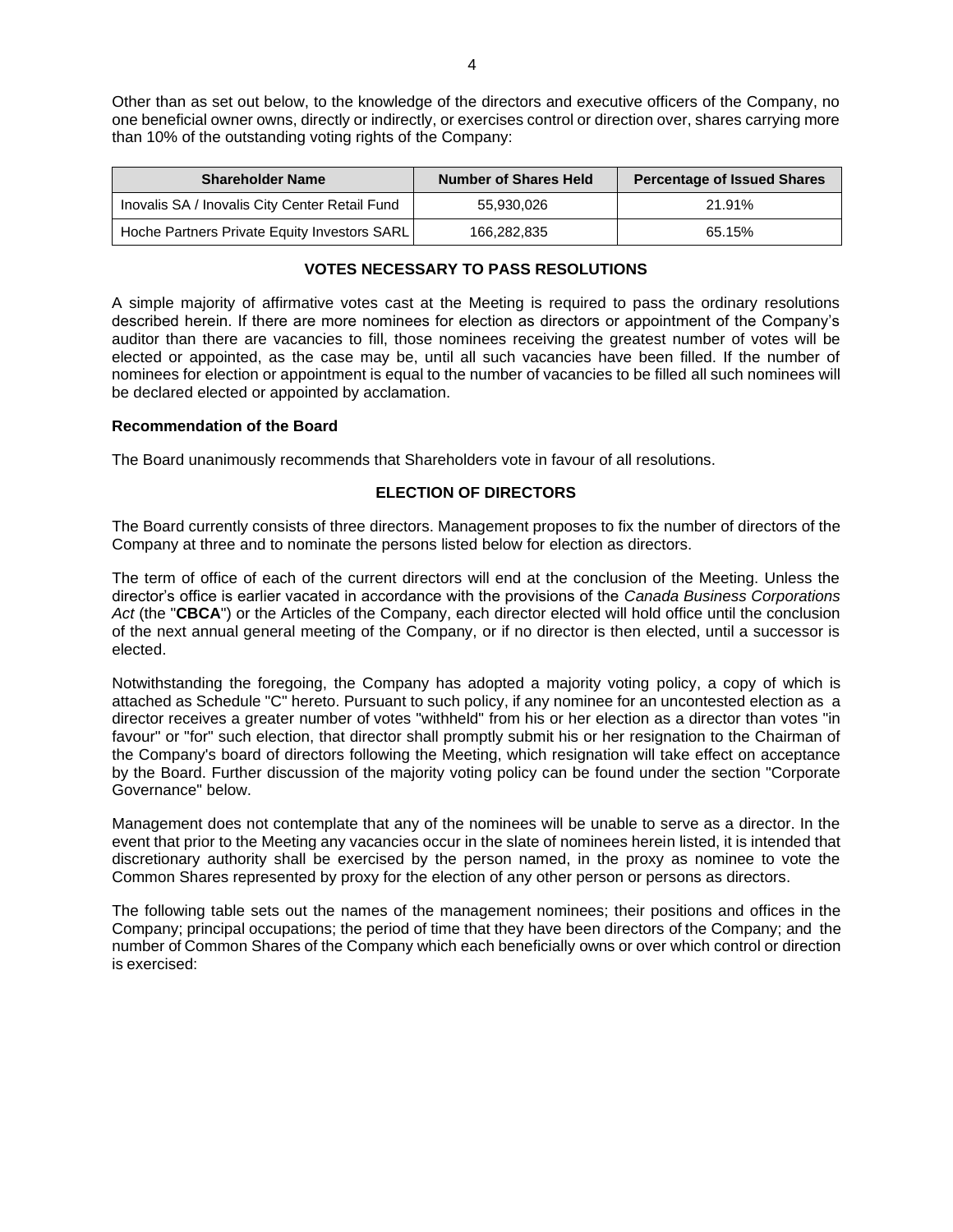| <b>Nominee Position with the</b><br>Company and<br><b>Province/State and Country</b><br>of Residence | <b>Occupation, Business or</b><br>$Employment^{(1)}$                                                                                                                                                                                                                                     | Director of the<br><b>Company Since</b> | Committee<br><b>Membership</b>                                                                   | <b>Common Shares</b><br><b>Beneficially Owned,</b><br>Directly or<br>Indirectly, or Over<br><b>Which Control of</b><br>Direction is<br>Exercised $^{(2)}$ |
|------------------------------------------------------------------------------------------------------|------------------------------------------------------------------------------------------------------------------------------------------------------------------------------------------------------------------------------------------------------------------------------------------|-----------------------------------------|--------------------------------------------------------------------------------------------------|-----------------------------------------------------------------------------------------------------------------------------------------------------------|
| Stéphane Joseph Amine<br>Director<br>Paris, France                                                   | Chairman of Inovalis SA and legal<br>representative of direct and indirect<br>subsidiaries of<br>SA.<br>Inovalis<br>Chairman of Inovalis Real Estate<br>Investment Trust; Chairman<br>റf<br>Advenis SA and legal representative<br>of direct and indirect subsidiaries of<br>Advenis SA. | August 2014                             | Audit Committee<br>Governance and<br>Compensation<br>Committee<br>Investment<br>Committee        | 55,930,026 (3)                                                                                                                                            |
| Jean-Daniel Cohen<br>Director and CEO<br>Brussels, Belgium                                           | Group Chairman of Hoche Partners<br>Group of Companies                                                                                                                                                                                                                                   | December 2015                           | <b>Audit Committee</b><br>Governance and<br>Compensation<br>Committee<br>Investment<br>Committee | 166,282,835 <sup>(3)</sup>                                                                                                                                |

- (1) The information as to principal occupation, business or employment and Common Shares beneficially owned or controlled is not within the knowledge of the management of the Company and has been furnished by the respective nominees. Each nominee has held the same or a similar principal occupation with the organization indicated or a predecessor thereof for the last five years unless otherwise indicated.
- (2) The number of Common Shares beneficially owned by the above nominees for directors, directly or indirectly, is based on information furnished by AST Trust Company (Canada), the registrar and transfer agent of the Company, insider reports filed on SEDI and by the nominees themselves.
- (3) Mr. Amine and Mr. Cohen do not beneficially own the shares; they merely hold executive positions within the organizations that own them.

To the knowledge of the Company, no proposed director is, or has, within the 10 years before the date of this Information Circular, been a director, chief executive officer or chief financial officer of any company that,

(a) was subject to an order that was issued while the proposed director was acting in the capacity as director, chief executive officer or chief financial officer; or

(b) was subject to an order that was issued after the proposed director ceased to be a director, chief executive officer or chief financial officer and which resulted from an event that occurred while that person was acting in the capacity as director, chief executive officer or chief financial officer.

To the knowledge of the Company, no proposed director of the Company was, as at the date of the Information Circular, or has been within 10 years before the date of the Information Circular, a director or executive officer of any company (including Realia Properties Inc.) that, while that person was acting in that capacity, or within a year of that person ceasing to act in that capacity, became bankrupt, made a proposal under any legislation relating to bankruptcy or insolvency or was subject to or instituted any proceedings, arrangement or compromise with creditors or had a receiver, receiver manager or trustee appointed to hold its assets.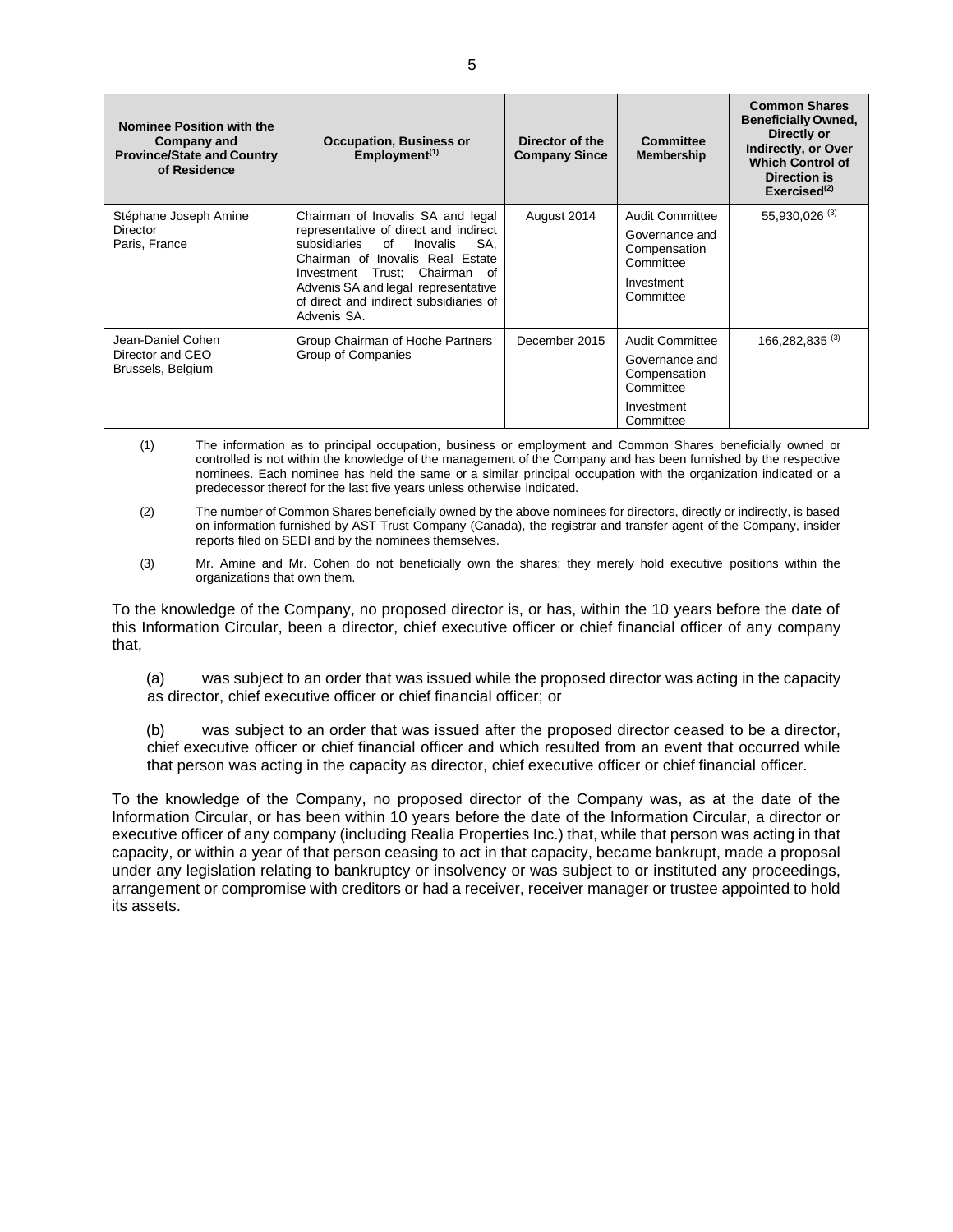No proposed director of the Company has, within the 10 years before the date of the information circular, become bankrupt, made a proposal under any legislation relating to bankruptcy or insolvency, or become subject to or instituted any proceedings, arrangement or compromise with creditors, or had a receiver, receiver manager or trustee appointed to hold the assets of the proposed director.

No proposed director of the Company has been subject to (i) any penalties or sanctions imposed by a court relating to securities legislation or by a security regulatory authority or has entered into a settlement agreement with a securities regulatory authority, or (ii) any penalties or sanctions imposed by a court or regulatory body that would likely be considered important to a reasonable securityholder in deciding whether to vote for that proposed director.

## **COMPENSATION OF EXECUTIVE OFFICERS**

## **Compensation Discussion and Analysis**

The Compensation Committee has the responsibility of determining the compensation for the Chief Executive Officer (the "**CEO**") and the Chief Financial Officer (the "**CFO**") and of determining compensation for directors and senior management.

The Compensation Committee's compensation objectives include the following:

- to assist the Company in attracting and retaining highly-qualified individuals;
- to create among directors, officers, consultants and employees a sense of ownership in the Company and to align their interests with those of the shareholders; and
- to ensure competitive compensation that is also financially affordable for the Company.

## **Compensation**

The compensation program is designed to provide competitive levels of compensation. The Compensation Committee recognizes the need to provide a total compensation package that will attract and retain qualified and experienced executives as well as align the compensation level of each executive to that executive's level of responsibility. In general, the Company's NEOs (defined below) may receive compensation that is comprised of three components:

- Salary, wages or contractor payments;
- Stock option grants; and/or
- Bonuses.

The objectives and reasons for this system of compensation are to allow the Company to remain competitive compared to its peers in attracting experienced personnel. The base salary of an NEO is intended to attract and retain executives by providing a reasonable amount of non-contingent remuneration.

The base salary review of each NEO takes into consideration the current competitive market conditions, experience, proven or expected performance, and the particular skills of the NEO. Base salary is not evaluated against a formal "peer group". The Compensation Committee relies on the general experience of its members in setting base salary amounts.

Stock option grants are designed to reward the NEOs for success on a similar basis as the shareholders of the Company, although the level of reward provided by a particular stock option grant is dependent upon the volatile stock market.

Any bonuses paid to the NEOs are allocated on an individual basis related to the review by the Board of the work planned during the year and the work achieved during the year, including work related to mineral exploration, administration, financing, shareholder relations and overall performance. The bonuses are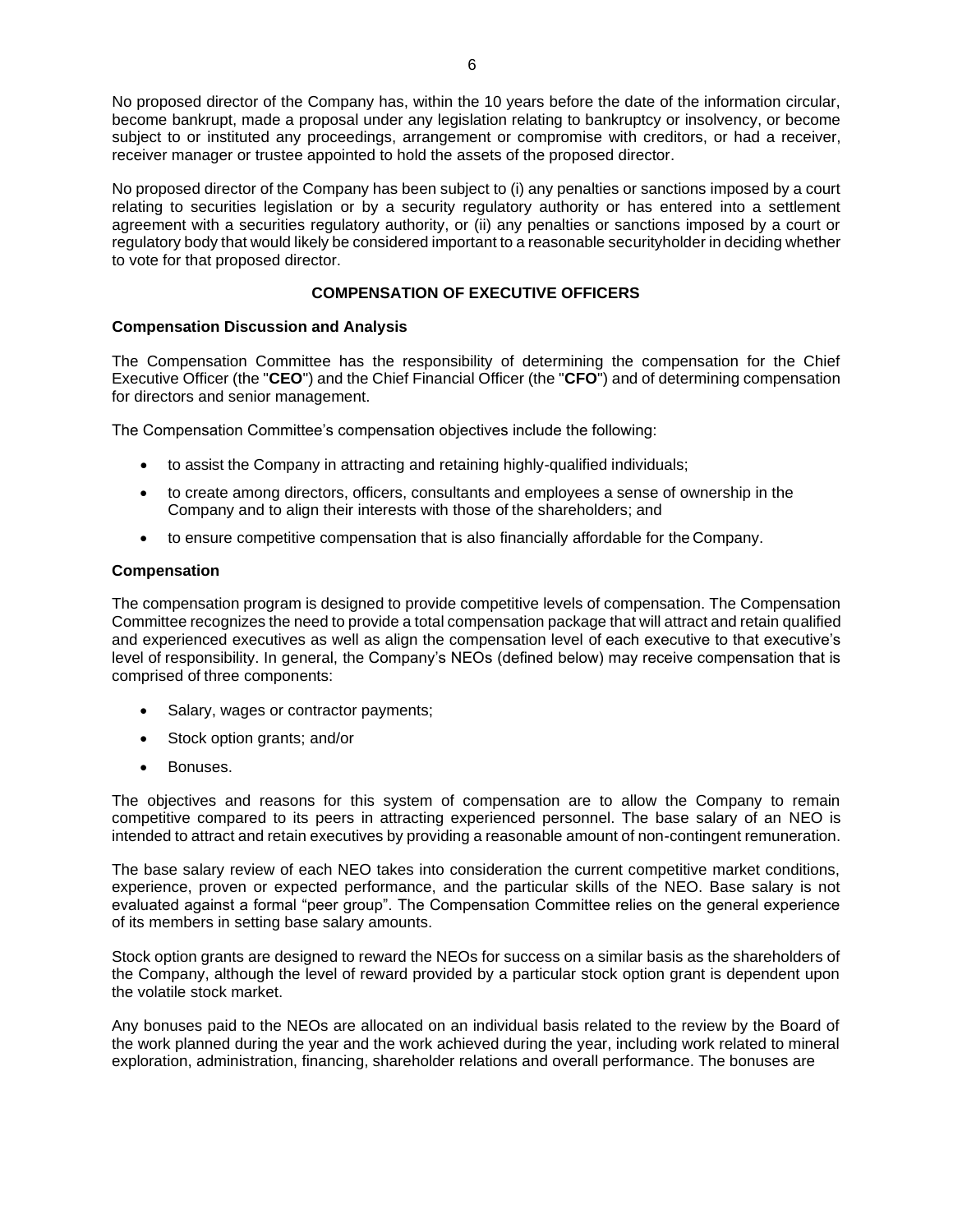paid to reward work done above the base level of expectations set by the base salary, wages or contractor payments.

## **Executive Compensation**

In this section "**Named Executive Officer**" or "**NEO**" means the CEO, the CFO and each of the three most highly compensated executive officers, other than the CEO and CFO, who were serving as executive officers at the end of the most recently completed fiscal year and whose total compensation exceeds \$150,000 as well as any additional individuals for whom disclosure would have been provided except that the individual was not serving as an officer of the Company at the end of the most recently completed financial year end.

Eric Fazilleau, the Company's CEO and Kyra Dorn, the Company's CFO, are the "**Named Executive Officers**" of the Company for the purposes of the following disclosure. There are no other executive officers of the Company whose total compensation exceeded \$150,000 in the financial year ended December 31, 2019. The compensation paid to the Named Executive Officers for the three most recently completed financial years of the Company is as set out below:

|                                                               |                      |                             |                                  | Option-                    |                              | <b>Non-equity incentive</b><br>plan compensation (\$) |                                    |                                           |                                        |
|---------------------------------------------------------------|----------------------|-----------------------------|----------------------------------|----------------------------|------------------------------|-------------------------------------------------------|------------------------------------|-------------------------------------------|----------------------------------------|
| <b>Name and Principal</b><br><b>Position</b>                  | Year                 | Salary (\$)                 | Share-<br>based<br>awards $(\$)$ | based<br>awards<br>$($ \$) | Annual<br>incentive<br>plans | Long-term<br>incentive<br>plans                       | <b>Pension</b><br>value<br>$($ \$) | All other<br>Compen-<br>sation $$)^{(2)}$ | <b>Total</b><br>Compen-<br>sation (\$) |
| Jean-Daniel Cohen,<br>Chairman & Former<br>CEO <sup>(1)</sup> | 2019<br>2018         | Nil<br>Nil                  | Nil<br>Nil                       | Nil<br>Nil                 | Nil<br>Nil                   | Nil<br>Nil                                            | Nil<br>Nil                         | Nil<br>Nil                                | Nil<br>Nil                             |
|                                                               | 2017                 | N/A                         | N/A                              | N/A                        | N/A                          | N/A                                                   | N/A                                | N/A                                       | N/A                                    |
| Kyra Dorn<br>CFO & Administrator <sup>(2)</sup>               | 2019<br>2018<br>2017 | US60.000<br>US60,000<br>N/A | N/A<br>N/A<br>N/A                | N/A<br>N/A<br>N/A          | N/A<br>N/A<br>N/A            | N/A<br>N/A<br>N/A                                     | N/A<br>N/A<br>N/A                  | N/A<br>N/A<br>N/A                         | US\$60,000<br>US\$25,000<br>N/A        |
| Eric Fazilleau.<br>CEO <sup>(3)</sup>                         | 2019<br>2018<br>2017 | Nil<br>N/A<br>N/A           | Nil<br>N/A<br>N/A                | Nil<br>N/A<br>N/A          | Nil<br>N/A<br>N/A            | Nil<br>N/A<br>N/A                                     | Nil<br>N/A<br>N/A                  | Nil<br>N/A<br>N/A                         | Nil<br>N/A<br>N/A                      |

#### **Summary Compensation Table**

(1) Mr. Cohen served as CEO of the Company from March 20, 2018 until his resignation effective May 2, 2019.

(2) Mrs. Dorn was appointed as CFO of the Company on March 20, 2018 and began receiving a salary in August 2018.

(3) Mr. Fazilleau was appointed as CEO of the Company of May 2, 2019.

## **Narrative Discussion**

The Company does not currently have an incentive plan, which is defined under Form 51-102F6 to be "any plan providing compensation that depends on achieving certain performance goals or similar conditions within a specified period". "Share-based awards", "option-based awards" and "non-equity incentive plan compensation" are all defined under Form 51-102F6 to be categories of incentive plans; consequently there have been no awards or compensation granted by the Company under these categories.

## **Incentive Plan Awards - Outstanding Share-Based Awards And Option-Based Awards**

As discussed above, the company does not have any incentive plans that provide compensation to the recipient upon the achievement of certain performance goals or similar conditions within a specified period. However, incentive stock options were granted to certain directors and officers, for which details are disclosed under "Stock Option Plan".

The following outstanding option-based awards were held by the Company's Named Executive Officers that were outstanding as at December 31, 2019.

# **Incentive Plan Awards - Value Vested or Earned During The Year**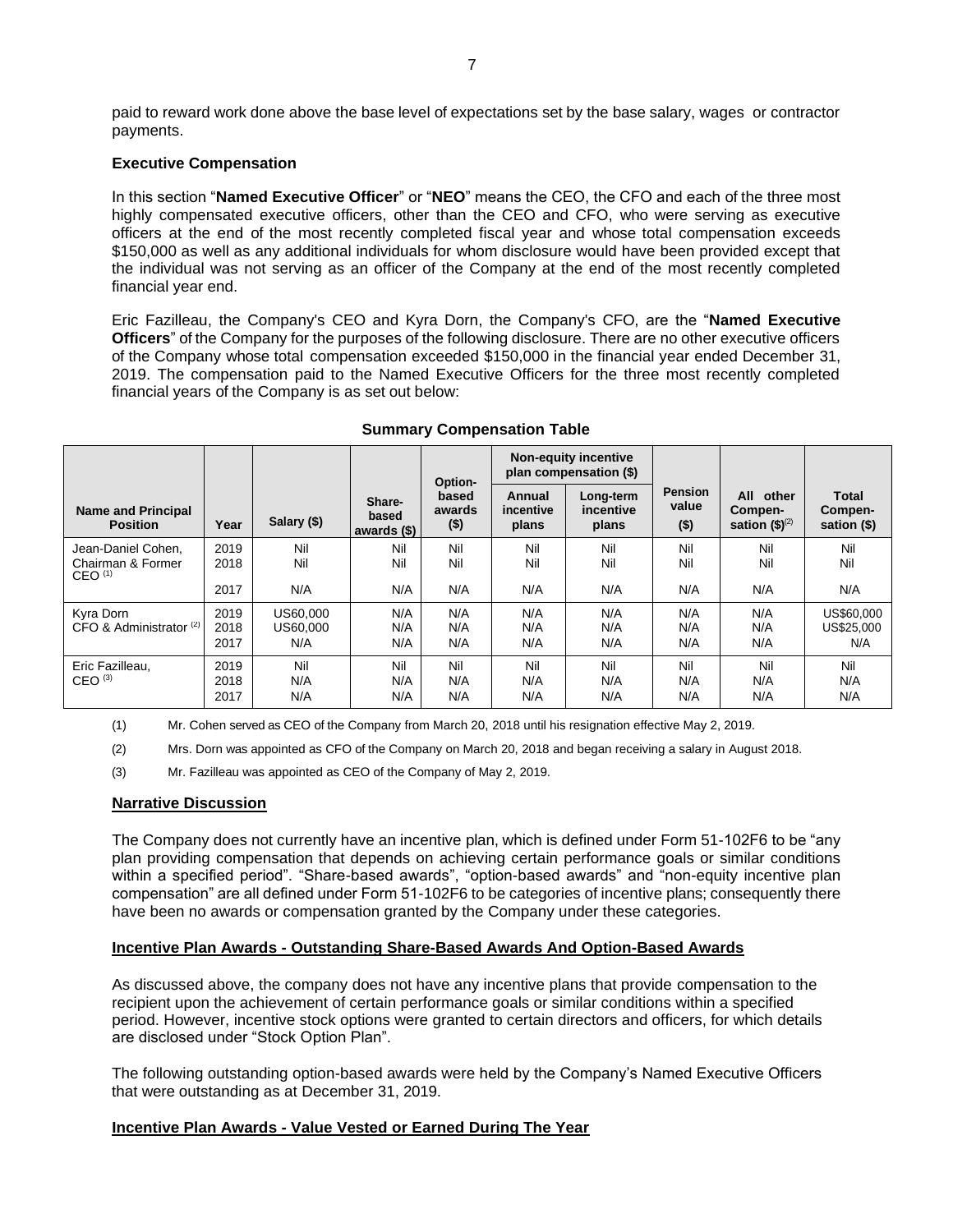| <b>Name</b><br>(a)                    | Option-based awards -<br>Value vested during the<br>year <sup>(1)</sup><br>$($ \$)<br>(b) | Share-based awards -<br>Value vested during the<br>year<br>$($ \$)<br>(c) | Non-equity incentive plan<br>compensation - Value earned<br>during the year<br>$($ \$)<br>(d) |
|---------------------------------------|-------------------------------------------------------------------------------------------|---------------------------------------------------------------------------|-----------------------------------------------------------------------------------------------|
| Eric Fazilleau,<br>CEO <sup>(2)</sup> | 250,000                                                                                   | Nil                                                                       | Nil                                                                                           |
| Jean-Daniel Cohen<br>l Former CEO     | Nil                                                                                       | Nil                                                                       | Nil                                                                                           |
| Kyra Dorn<br><b>CFO</b>               | Nil                                                                                       | Nil                                                                       | Nil                                                                                           |

(1) This amount is the dollar value that would have been realized computed by obtaining the difference between the market price of the underlying securities at exercise and the exercise or base price of the options under the option- based award on the vesting date.

(2) Mr. Fazilleau was appointed as CEO of the Company on May 2, 2019.

#### **Termination of Employment, Change in Responsibilities and Employment Contracts**

There are no employment contracts between the Company and the Named Executive Officers except as described under the heading "Management Contracts". Other than as disclosed below, there are no compensatory plans, contracts or arrangements between the Company and any Named Executive Officer, where the Named Executive Officer is entitled to receive more than \$50,000 from the Company, including periodic payments or instalments, in the event of:

- (a) the resignation, retirement or any other termination of employment of the Named Executive Officer's employment with the Company;
- (b) a change of control of the Company; or
- (c) a change of the Named Executive Officer's responsibilities following a change in control.

#### **Pension Arrangements**

The Company does not have any pension arrangements in place for the Named Executive Officers.

## **COMPENSATION OF DIRECTORS**

For a description of the compensation paid to the Company's Named Executive Officer(s) who also act as directors, see "Summary Compensation Table".

Other than as disclosed elsewhere in this Information Circular, no director of the Company who is not a Named Executive Officer has received, during the most recently completed financial year, compensation pursuant to:

- (a) any standard arrangement for the compensation of directors for their services in their capacity as directors, including any additional amounts payable for committee participation or special assignments;
- (b) any other arrangement, in addition to, or in lieu of, any standard arrangement, for the compensation of directors in their capacity as directors except for the granting of stock options; or
- (c) any arrangement for the compensation of directors for services as consultants or experts.

The Company may grant incentive stock options to directors of the Company from time to time pursuant to the stock option plan of the Company and in accordance with the policies of the TSX Venture Exchange (the "**TSX-V**").

The compensation paid to the directors, other than the Named Executive Officers, during the Company's most recently completed financial year is as set out below: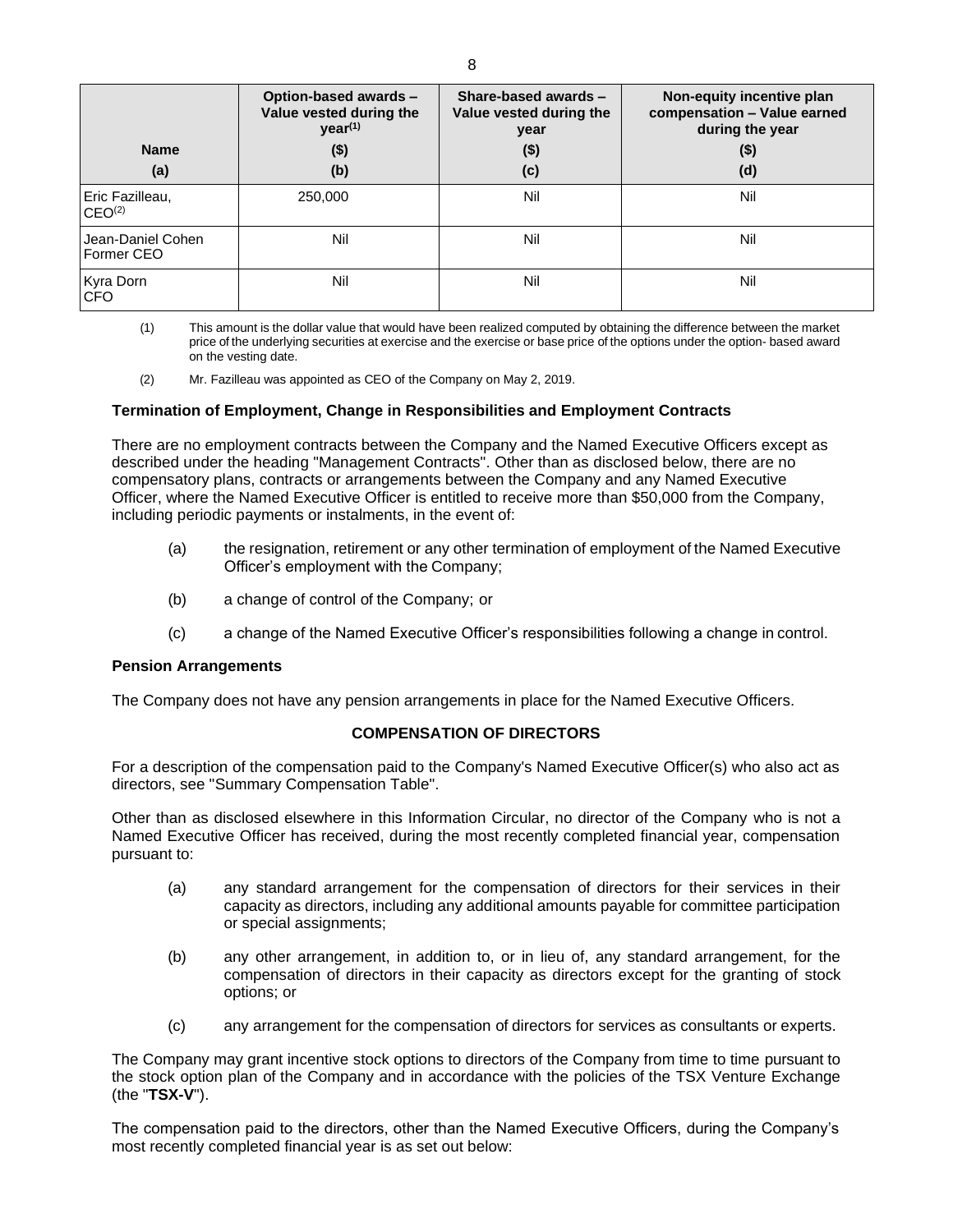| <b>Name</b><br>(a)       | <b>Fees</b><br>earned<br>$($ \$)<br>(b) | Share-<br>based<br>awards<br>$($ \$)<br>(c) | <b>Option-</b><br>based<br>awards $(1)$<br>$($ \$)<br>(d) | Non-equity<br>incentive plan<br>compensation<br>$($ \$)<br>(e) | <b>Pension</b><br>value<br>$($ \$)<br>(f) | All other<br>compen-<br>sation<br>$($ \$)<br>(g) | <b>Total</b><br>$($ \$)<br>(h) |
|--------------------------|-----------------------------------------|---------------------------------------------|-----------------------------------------------------------|----------------------------------------------------------------|-------------------------------------------|--------------------------------------------------|--------------------------------|
| Jean-Daniel Cohen        | Nil                                     | Nil                                         | Nil                                                       | Nil                                                            | Nil                                       | Nil                                              | Nil                            |
| Stéphane Joseph<br>Amine | Nil                                     | Nil                                         | Nil                                                       | Nil                                                            | Nil                                       | Nil                                              | Nil                            |

(1) The fair value of the option-based awards was determined on the grant date using the Black-Scholes option pricing model. The Company uses the Black-Scholes option pricing model because it is a widely used and generally accepted method of estimating the fair value of stock options for accounting purposes.

## **Narrative Discussion**

Other than amounts already included in the above table, the Company has no arrangements, standard or otherwise, pursuant to which directors are compensated by the Company for their services in their capacity as directors, or for committee participation, involvement in special assignments or for services as consultant or expert during the most recently completed financial year or subsequently, up to and including the date of this Information Circular.

The Company has a stock option plan for the granting of incentive stock options to the officers, employees and directors. The purpose of granting such options to the Company's directors is to assist the Company in compensating, attracting, retaining and motivating the directors and to closely align the personal interests of the directors to that of the Company's shareholders.

## **Incentive Plan Awards - Outstanding Share-Based Awards and Option-Based Awards**

The following table sets forth information concerning all awards outstanding under incentive plans of the Company pursuant to which compensation that depends on achieving certain performance goals or similar conditions within a specified period, at the end of the most recently completed financial year, including awards granted before the most recently completed financial year, to each of the directors who were not Named Executive Officers as at the end of the most recently completed financial year:

|                          |                                                                                     | <b>Option-based Awards</b>                        | <b>Share-based Awards</b>               |                                                                                      |                                                                                       |                                                                                                     |
|--------------------------|-------------------------------------------------------------------------------------|---------------------------------------------------|-----------------------------------------|--------------------------------------------------------------------------------------|---------------------------------------------------------------------------------------|-----------------------------------------------------------------------------------------------------|
| <b>Name</b><br>(a)       | Number of<br>securities<br>underlying<br>unexercised<br>options<br>$($ # $)$<br>(b) | <b>Option</b><br>exercise price<br>$($ \$)<br>(c) | <b>Option</b><br>expiration date<br>(d) | Value of<br>unexercised<br>in-the- money<br>options <sup>(1)</sup><br>$($ \$)<br>(e) | Number of<br>shares or units<br>of shares that<br>have not<br>vested<br>$(\#)$<br>(f) | Market or<br>payout value<br>of share-<br>based awards<br>that have not<br>vested<br>$($ \$)<br>(g) |
| Jean-Daniel Cohen        | Nil                                                                                 | Nil                                               | Nil                                     | Nil                                                                                  | Nil                                                                                   | Nil                                                                                                 |
| Stéphane Joseph<br>Amine | 100,000                                                                             | \$0.06                                            | July 28, 2025                           | 5,500                                                                                | Nil                                                                                   | Nil                                                                                                 |

(1) This amount is calculated based on the difference between the market value of the securities underlying the options at the end of the most recently completed financial year, which was \$0.005 per Common share, and the exercise or base price of the option.

# **Incentive Plan Awards - Value Vested or Earned During the Year**

The value vested or earned during the most recently completed financial year of incentive plan awards granted to directors who were not Named Executive Officers as at the end of the most recently completed financial year are as follows: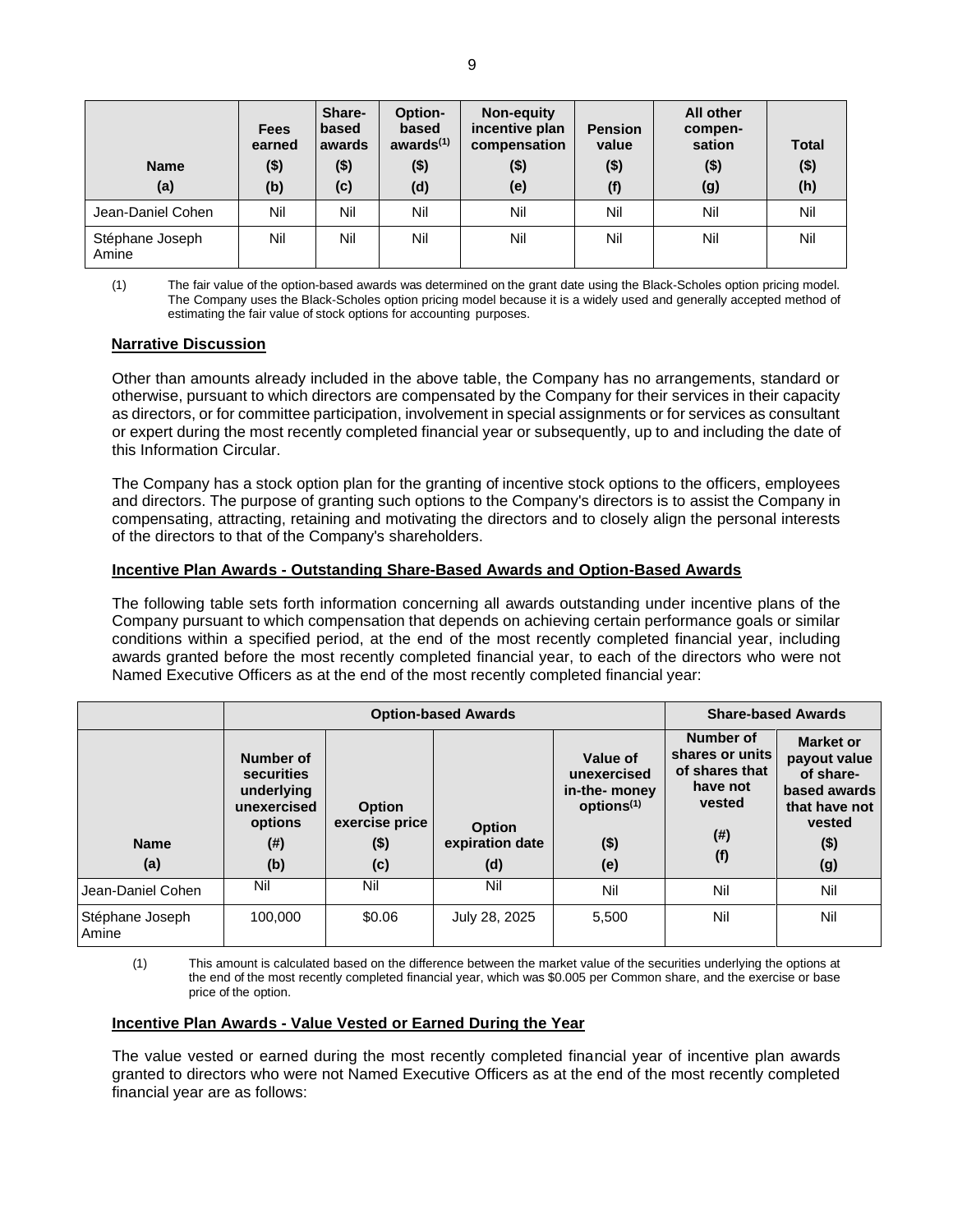|                          | Option-based awards -<br>Value vested during the<br>year <sup>(1)</sup> | Share-based awards -<br>Value vested during the<br>year | Non-equity incentive plan<br>compensation - Value<br>earned during the year |
|--------------------------|-------------------------------------------------------------------------|---------------------------------------------------------|-----------------------------------------------------------------------------|
| <b>Name</b>              | (\$)                                                                    | $($ \$)                                                 | (\$)                                                                        |
| (a)                      | (b)                                                                     | (c)                                                     | (d)                                                                         |
| I Jean-Daniel Cohen      | Nil                                                                     | Nil                                                     | Nil                                                                         |
| Stéphane Joseph<br>Amine | Nil                                                                     | Nil                                                     | Nil                                                                         |

(1) This amount is the dollar value that would have been realized computed by obtaining the difference between the market price of the underlying securities at exercise and the exercise or base price of the options under the option- based award on the vesting date.

## **SECURITIES AUTHORIZED FOR ISSUANCE UNDER EQUITY COMPENSATION PLANS**

The only equity compensation plan that the Company has in place is its stock option plan (the "**Plan**"). The Plan was established to provide an incentive to qualified parties to increase their proprietary interest in the Company and thereby encourage their continuing association with the Company. The Plan is administered by the directors of the Company. The Plan provides that options will be issued pursuant to option agreements with directors, officers, employees or consultants of the Company or a subsidiary of the Company.

The following table sets forth securities of the Company that are authorized for issuance under equity compensation plans as at the end of the Company's most recently completed fiscal year:

| <b>Plan Category</b>                                                   | Number of securities to<br>be issued upon<br>exercise of outstanding<br>options, warrants and<br>rights<br>(a) | Weighted-average<br>exercise price of<br>outstanding options,<br>warrants and rights<br>(b) | <b>Number of securities</b><br>remaining available for<br>future issuance under<br>equity compensation<br>plans (excluding<br>securities reflected in<br>column (a))<br>(c) |
|------------------------------------------------------------------------|----------------------------------------------------------------------------------------------------------------|---------------------------------------------------------------------------------------------|-----------------------------------------------------------------------------------------------------------------------------------------------------------------------------|
| <b>Equity compensation</b><br>plans approved by<br>securityholders     | 360,000                                                                                                        | \$0.06                                                                                      | 4.744.422                                                                                                                                                                   |
| <b>Equity compensation</b><br>plans not approved by<br>securityholders | N/A                                                                                                            | N/A                                                                                         | N/A                                                                                                                                                                         |
| <b>Total</b>                                                           | 360,000                                                                                                        | \$0.06                                                                                      | 4,744,422                                                                                                                                                                   |

# **INDEBTEDNESS OF DIRECTORS AND EXECUTIVE OFFICERS**

No director, executive officer, employee or former director, executive officer or employee of the Company was indebted to the Company as at the date hereof or at any time during the most recently completed financial year of the Company. None of the proposed nominees for election as a director of the Company, or any associate of any director, executive officer or proposed nominee, was indebted to the Company as at the date hereof or at any time during the most recently completed financial year of the Company.

The Company has not provided any guarantees, support agreements, letters of credit or other similar arrangement or understanding for any indebtedness of any of the Company's directors, executive officers, proposed nominees for election as a director, or associates of any of the foregoing individuals as at the date hereof or at any time during the most recently completed financial year of the Company.

# **INTEREST OF INFORMED PERSONS IN MATERIAL TRANSACTIONS**

An "**informed person**" means: (a) a director or executive officer of the Company; (b) a director or executive officer of a person or company that is itself an informed person or subsidiary of the Company;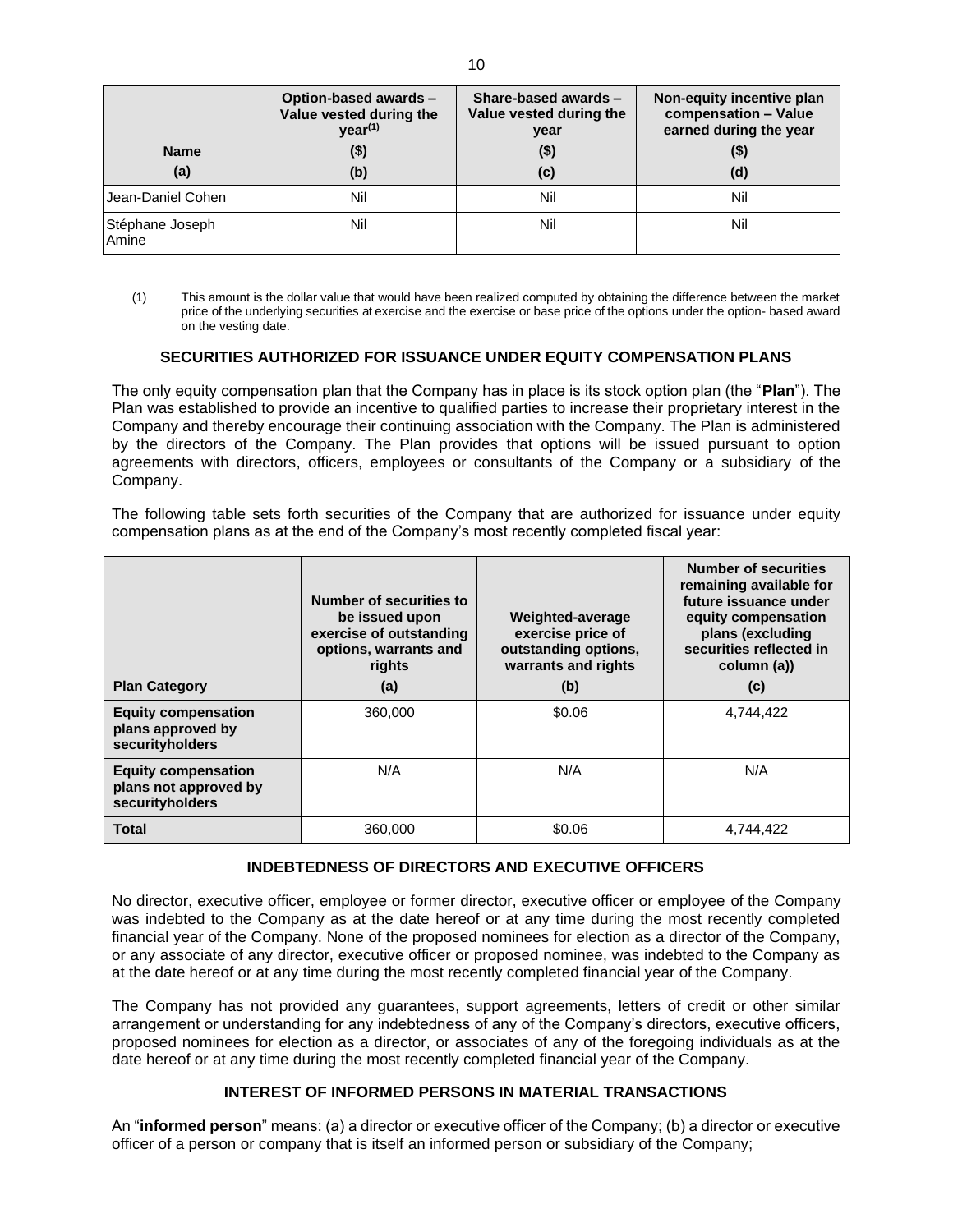(c) any person or company who beneficially owns, directly or indirectly, voting securities of the company or who exercises control or direction over voting securities of the Company or a combination of both carrying more than 10% of the voting rights other than voting securities held by the person or company as underwriter in the course of a distribution; and (d) the Company itself, if and for so long as it has purchased, redeemed or otherwise acquired any of its shares.

Except as set out below, since the commencement of the Company's most recently completed financial year, no informed person of the Company, nominee for director or any associate or affiliate of an informed person or nominee, had any material interest, direct or indirect, in any transaction, in any transaction or any proposed transaction which has materially affected or would materially affect the Company or any of its subsidiaries.

## *Debt Settlement Agreements*

- On September 8, 2019, the Company entered into a Settlement Agreement with Round Table and other parties to settle \$400,000 in debt for which a 7.5% unsecured subordinated loan was issued on February 23, 2018.
- Also on September 8, 2019, as part of the aforementioned Settlement Agreement, the Company settled \$400,000 in debt for which a 7.5% unsecured subordinated loan was issued by TitanStar Finance on February 22, 2018.

## *Exercise of Option re Martin Downs*

On October 17, 2018, the Company acquired an additional 41% interest. The acquisition was a result of the Company exercising an option from the original 2015 Purchase and Sales agreement. In consideration for the agreed upon purchase price of \$2,307,556, the Company issued 38,459,269 common shares at \$0.06 per share as at February 22, 2019.

# **APPOINTMENT OF AUDITOR**

Raymond Chabot Grant Thornton LLP was engaged to audit the financial statements of the Company for the year ended December 31, 2019. Management recommends that Shareholders vote to re-appoint Raymond Chabot Grant Thornton LLP, Chartered Accountants, of Tour de la Banque Nationale, 600, rue De La Gauchetière Ouest, bureau 2000 Montréal, QC H3B 4L8, as auditors for the Company and to authorize the directors to fix their remuneration.

## **MANAGEMENT CONTRACTS**

Except as set out below, there are no management functions of the Company, which are to any substantial degree performed by a person or company other than the directors or executive officers of the Company.

## *Consulting Service Contract*

On March 20, 2018, the Company entered into a contract with Hoche for the purpose of obtaining CEO services and related services from Jean-Daniel Cohen, and CFO services and related services from Kyra Dorn, both of whom were appointed officers of the Company on March 20, 2018. Mr. Cohen resigned as CEO effective May 2, 2019. Mrs. Dorn receives an annual salary of US\$60,000 in exchange for her services and is entitled to receive incentive stock options under the Company's incentive stock option plan, in such amounts and on such terms and conditions as the Company may, from time to time, determine.

# **CORPORATE GOVERNANCE**

# **General**

National Instrument 58-101 *Disclosure of Corporate Governance Practices* ("**NI 58-101**") requires issuers to disclose the corporate governance practices that they have adopted according to guidance provided pursuant to National Policy 58-201 *Corporate Governance Guidelines* ("**NP 58-201**").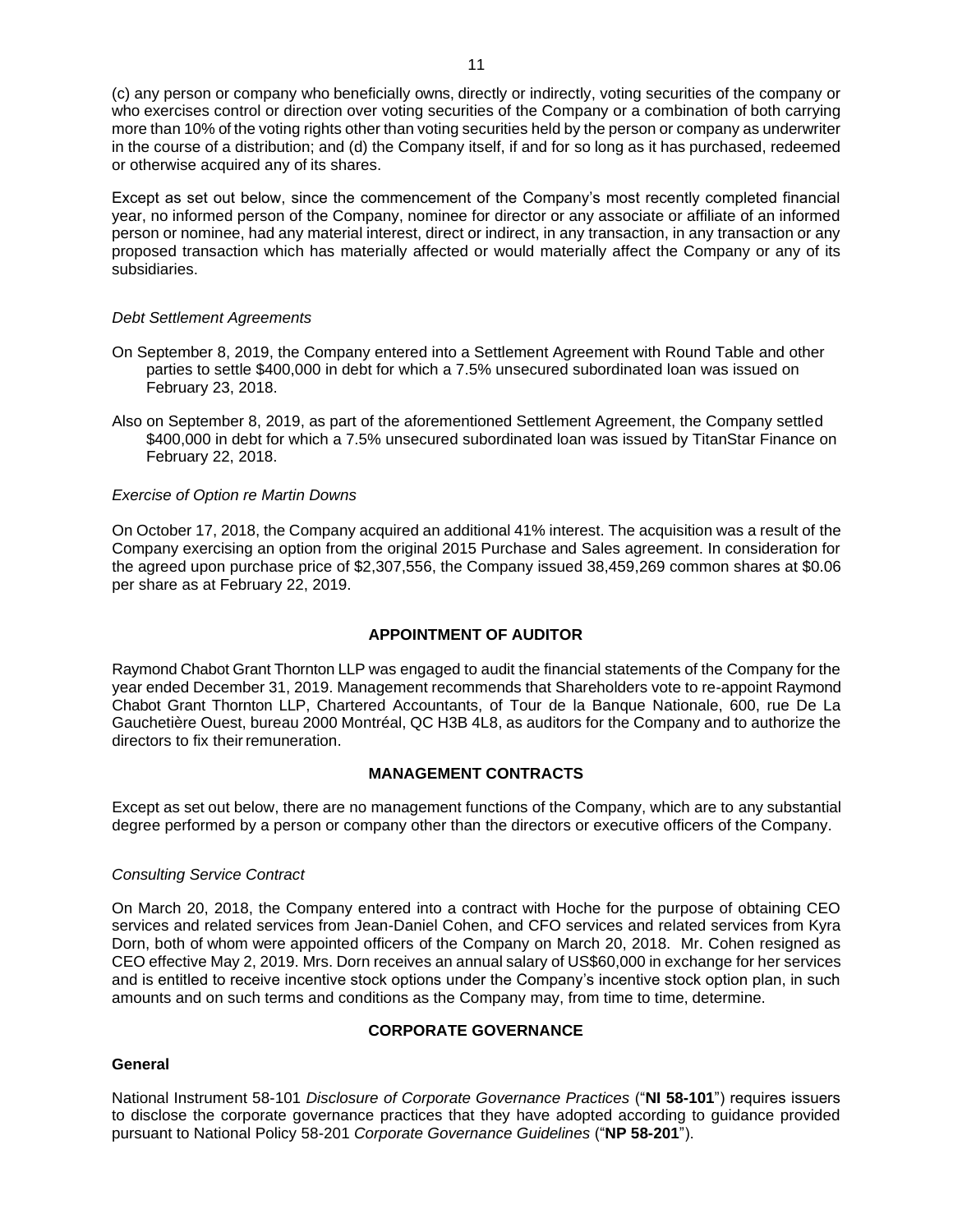The Board believes that good corporate governance improves corporate performance and benefits all Shareholders. The Canadian Securities Administrators (the "**CSA**") have adopted NP 58-201, which provides non-prescriptive guidelines on corporate governance practices for reporting issuers. In addition, the CSA have implemented NI 58-101, which prescribes certain disclosure by reporting issuers of its corporate governance practices. This section sets out the Company's approach to corporate governance and addresses the Company's compliance with NI 58-101.

#### **Board of Directors**

Directors are considered to be independent if they have no direct or indirect material relationship with the Company. A "**material relationship**" is a relationship which could, in the view of the Company's Board, be reasonably expected to interfere with the exercise of a director's independent judgment.

The current independent members of the Board of Directors of the Company are Stéphane Joseph Amine and Jean-Daniel Cohen, the Chairman.

The Board currently facilitates its independent supervision over management by choosing management who demonstrate a high level of integrity and ability and having strong independent members. The independent directors are, however, able to meet at any time without any of the non-independent directors being present. Further supervision is performed through the audit committee (the "**Audit Committee**") who may meet with the Company's auditors without management being in attendance.

#### **Directorships**

The participation of the directors in other reporting issuers as at the date of this Management Circular is described in the following table:

| <b>Name of Director</b> | Names of Other Reporting Issuers of which the Director is a Director                                                                                                   |
|-------------------------|------------------------------------------------------------------------------------------------------------------------------------------------------------------------|
| Stéphane Joseph Amine   | Inovalis Real Estate Investment Trust, Advenis                                                                                                                         |
| Jean-Daniel Cohen       | Société Centrale des Bois et Scieries de la Manche, Crosswood SA, Fonciére<br>Volta (listed on NYSE Euronext Paris), Inovalis Real Estate Investment Trust,<br>Advenis |

#### **Orientation and Continuing Education**

When new directors are appointed, they receive orientation, commensurate with their previous experience, on the Company's properties and on director responsibilities.

Board meetings may also include presentations by the Company's management and employees to give the directors additional insight into the Company's business. In addition, management of the Company makes itself available to discussions with all Board members.

## **Ethical Business Conduct**

The Board has found that the fiduciary duties placed on individual directors by governing corporate legislation and the common law and the restrictions placed by applicable corporate legislation on an individual director's participation in decisions of the Board in which the director has an interest have been sufficient to ensure that the Board operates independently of management and in the best interests of the Company.

#### **Nomination of Directors**

The Board considers its size each year when it considers the number of directors to recommend to the Company's Shareholders for election at the annual meeting of the Company's Shareholders, taking into account the number required to carry out the Board's duties effectively and to maintain a diversity of views and experience.

The Board does not have a nominating committee, and these functions are currently performed by the Board as a whole. However, if there is a change in the number of directors required by the Company, this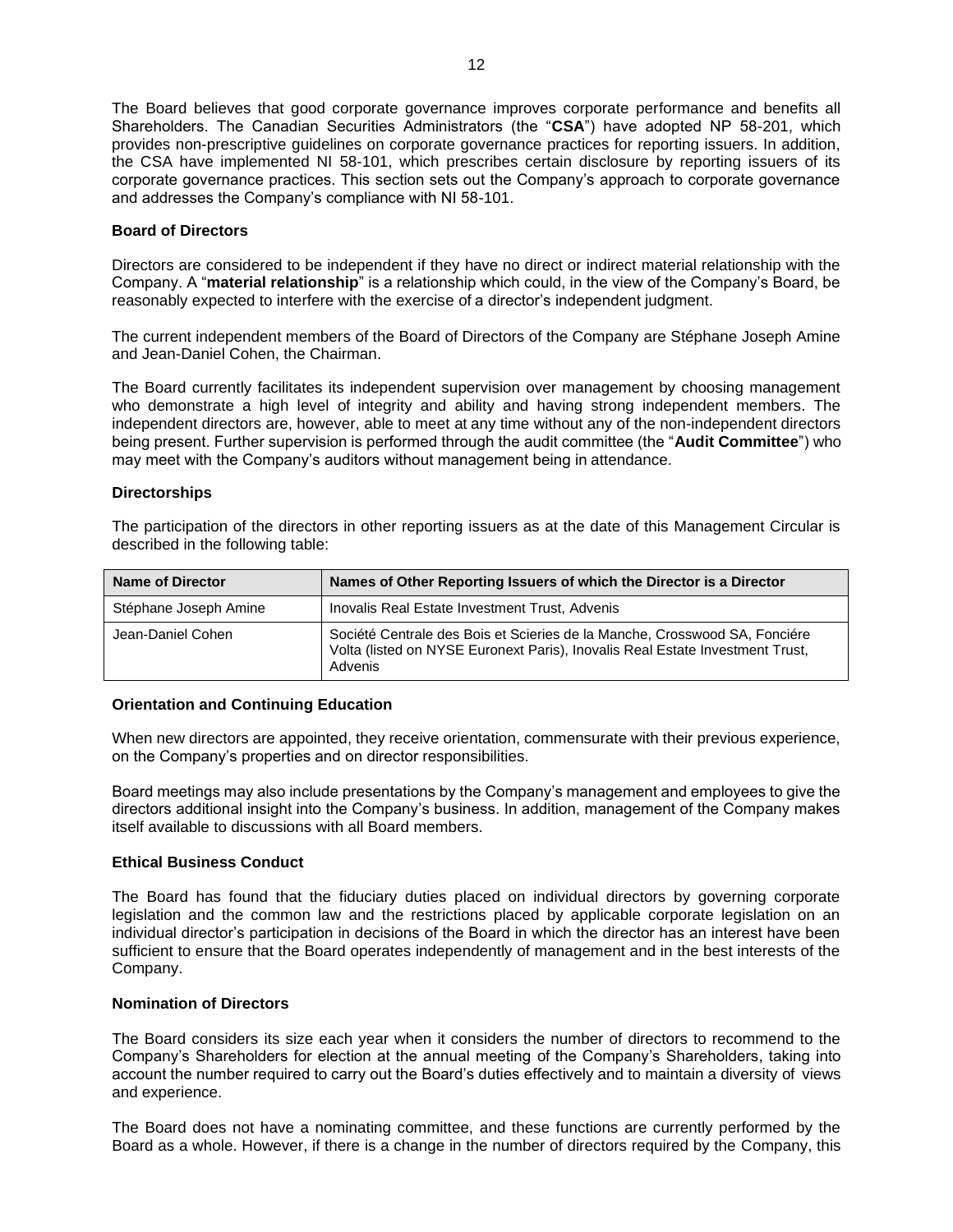#### **Majority Voting Policy**

The Company has adopted a majority voting policy, a copy of which is attached as Schedule "C" hereto. Pursuant to this policy, if any nominee for an uncontested election as a director receives a greater number of votes "withheld" from his or her election as a director than votes "in favour" of or "for" such election, that director shall promptly submit his or her resignation to the Chairman of the Board following the applicable shareholders' meeting, such resignation to take effect upon acceptance by the Board, which retains discretion as to whether such resignation is accepted.

If the resignation is accepted, the Board may appoint a new director to fill the vacancy created by such resignation or reduce the size of the Board.

#### **Assessments**

The Board monitors the adequacy of information given to directors, communication between the Board and management, and the strategic direction and processes of the Board and committees.

#### **Compensation**

The Board is not compensated for acting as directors, except for being granted incentive stock options pursuant to the policies of the TSX-V and the Company's stock option plan. The compensation committee recommends to the Board the stock option grants for each director and the compensation of the senior officers. The Board then acts as a whole to determine and approve the final stock grants and compensation amounts.

#### **Governance and Compensation Committee**

The Company established a governance and compensation committee on October 17, 2008, which is currently comprised of Stéphane Joseph Amine and Jean-Daniel Cohen.

#### **Investment Committee**

On February 27, 2017, the Company established an Investment Committee, whose members are currently comprised of Stéphane Joseph Amine and Jean-Daniel Cohen.

#### **Other Board Committees**

The Board has no committees other than the Audit Committee, the Governance and Compensation Committee and the Investment Committee.

The services of the senior officers of the Company are provided by the Asset Managers pursuant to the Asset Management Agreement and the Non-Binding Term Sheet, and by the Consulting Service Contract. For a summary of the fees payable to the Asset Managers, see "Management Contracts."

## **AUDIT COMMITTEE AND RELATIONSHIP WITH AUDITOR**

National Instrument 52-110 of the Canadian Securities Administrators ("**NI 52-110**") requires the Company, as a venture issuer, to disclose annually in its Information Circular certain information concerning the constitution of its Audit Committee and its relationship with its independent auditors, as set forth in the following.

#### **Charter**

The Company has adopted a charter (the "**Charter**") of the Audit Committee of the Board, which is attached as Schedule "B" to this Information Circular.

## **Composition**

The current members of the Audit Committee are Stéphane Amine and Jean-Daniel Cohen. Mr. Amine is an independent member of the Audit Committee, and Messrs. Cohen and Tronquoy are not independent.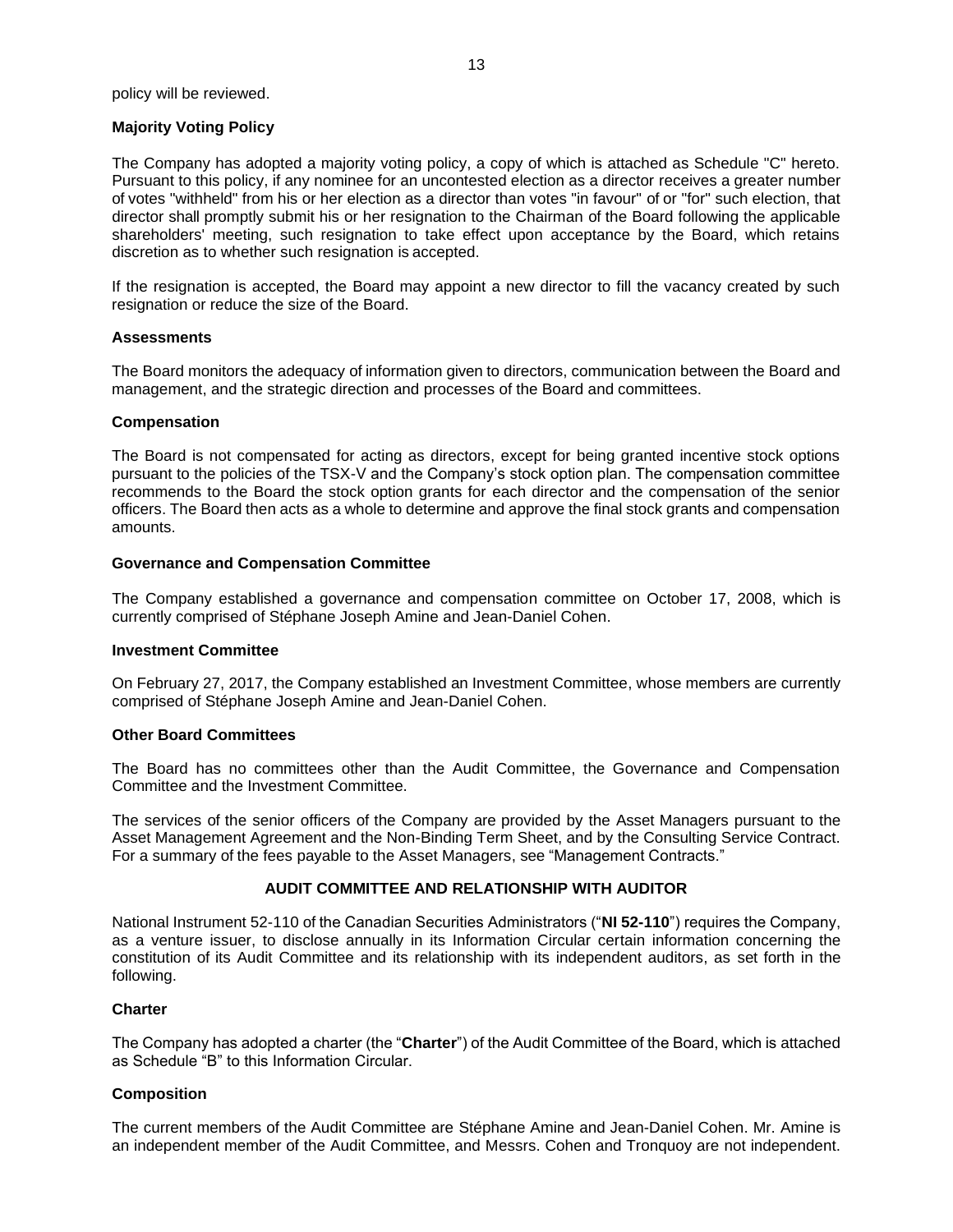All of the members of the Audit Committee are considered to be financially literate.

## **Relevant Education and Experience**

- **Jean-Daniel Cohen**  Since 2001, Mr. Cohen has served as the Chairman and CEO of Hoche Partners Group of Companies, an international investment bank focused on providing advisory, structured financing, private equity and real estate services to family offices and medium-sized businesses. He also serves as Managing Director of LAURAD, a real estate-focused private equity investment group, whose investments include Lafoet Real Estate, a leading France based retail real estate broker franchise. Mr. Cohen sits on the Board of Trustees of Inovalis REIT, a Canadian Real Investment Trust listed on the Toronto Stock Exchange, and on the Boards of Société Centrale des Bois et Scieries de la Manche (SCBSM), a real estate investment trust listed on NYSE Euronext Paris, as well as Crosswood SA, and Foncière Volta, two French listed NYSE Euronext Paris investment companies, and Advenis, a Paris Stock Exchange listed company. Mr. Cohen graduated from École Centrale de Paris.
- **Stéphane Amine**  Mr. Amine has over 25 years of management experience in the European real estate market, and is also the chairman of Inovalis Real Estate Investment Trust. Since founding Inovalis SA in 1998, Mr. Amine has helped build Inovalis into one of Western Europe's leading privately owned real estate investment management companies, with 97 commercial real estate properties under its management in France and Germany which, as at the end of fiscal 2012, had an approximately value of \$2.3 billion. Prior to founding Inovalis, Mr. Amine managed the multinational investors of Constructa S.A., a leading developer and property manager with offices, at the time, in the United Kingdom, Switzerland and the United States.

In these positions, each member of the audit committee has been responsible for receiving financial Information relating to the various companies which they have acted for. Additionally, each member has obtained an understanding of balance sheets, income statements and statements of cash flows and how these statements are integral in assessing the financial position of the Company and its operation results. Each member of the audit committee has an understanding of the business in which the Company is engaged in and has an appreciation for the relevant accounting principles for the business of the Company.

#### **Audit Committee Oversight**

At no time since the commencement of the Company's most recently completed financial year was a recommendation of the Audit Committee to nominate or compensate an external auditor not adopted by the Board of Directors.

#### **Pre-Approval Policies and Procedures**

The Audit Committee has adopted specific policies and procedures for the engagement of non*-*audit services as described in the Company's Audit Committee Charter.

#### **Reliance on Certain Exemptions**

At no time since the commencement of the Company's most recently completed financial year has the Company relied on the exemption in Section 2.4 of NI 52-110 *(De Minimis Non-Audit Services)*, or an exemption from NI 52-110, in whole or in part, granted under Part 8 of NI 52-110.

#### **External Auditor Service Fees**

The Audit Committee has reviewed the nature and amount of the non*-*audited services provided by Raymond Chabot Grant Thornton LLP for the years ended December 31, 2018 and December 31, 2019, to the Company to ensure auditor independence. Fees incurred for audit and non*-*audit services in the last two fiscal years for audit fees are outlined in the following table: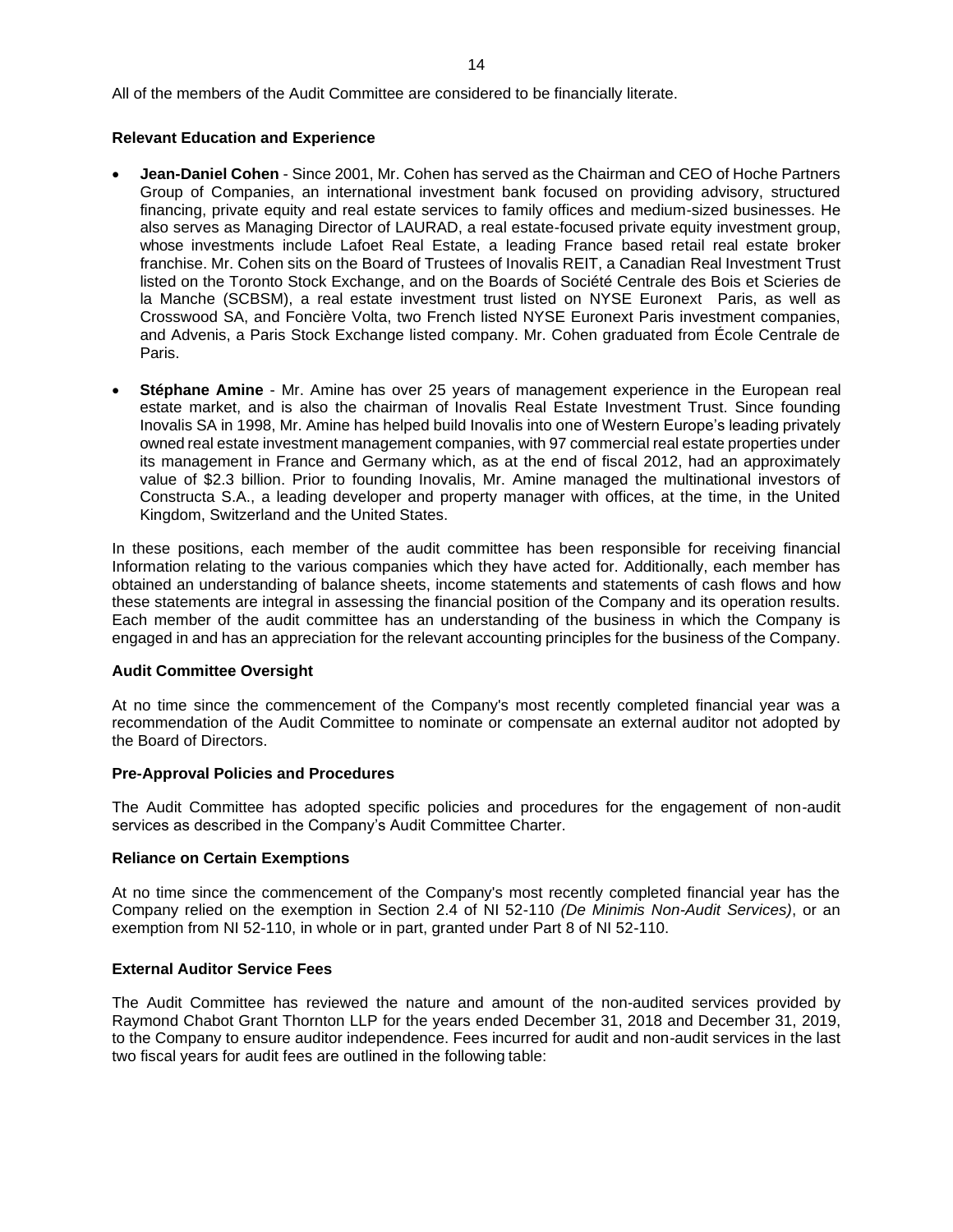| <b>Nature of Services</b>         | Fees Paid to Auditor in Year Ended<br><b>December 31, 2019</b> | <b>Fees Paid to Auditor in Year Ended</b><br><b>December 31, 2018</b> |
|-----------------------------------|----------------------------------------------------------------|-----------------------------------------------------------------------|
| Audit Fees <sup>(1)</sup>         | \$95.854                                                       | \$149,376                                                             |
| Audit-Related Fees <sup>(2)</sup> | Nil                                                            | Nil                                                                   |
| All Other Fees                    | Nil                                                            | Nil                                                                   |
| Total                             | \$95.854                                                       | \$149,376                                                             |

- (1) "**Audit Fees**" include fees necessary to perform the annual audit of the Company's consolidated financial statements. Audit Fees include fees for review of tax provisions and for accounting consultations on matters reflected in the financial statements. Audit Fees also include audit or other attest services required by legislation or regulation, such as comfort letters, consents, reviews of securities filings and statutory audits.
- (2) "**Audit-Related Fees**" include services that are traditionally performed by the auditor. These audit-related services include employee benefit audits, due diligence assistance, accounting consultations on proposed transactions, internal control reviews and audit or attest services not required by legislation or regulation.

#### **Exemption in Section 6.1 of NI 52-110**

The Company is relying on the exemption in Section 6.1 of NI 52-110 from the requirement of Parts 3 (Composition of the Audit Committee) and 5 (Reporting Obligations).

## **PARTICULARS OF MATTERS TO BE ACTED UPON**

#### **Approval of Stock Option Plan**

The Company last received shareholder approval on June 3, 2019, of a "rolling" stock option plan whereby a maximum of 10% of the issued shares of the Company, from time to time, may be reserved for issuance pursuant to the exercise of options. On July 12, 2019, Management passed a resolution to amend the "rolling" stock option plan to a "fixed" stock option plan (the "**Plan**") whereby a maximum of 5,104,422 shares (being 2% of the total number of issued shares of the Company calculated on a non-diluted basis at the time) be reserved for issuance pursuant to the exercise of options. Accordingly, the Company's Shareholders will be asked at the Meeting to ratify and approve the amended Plan, attached as Schedule "A" hereto.

The purpose of the Plan is to provide certain directors, officers and key employees of, and certain other persons who provide services to the Company and any subsidiaries with an opportunity to purchase Common Shares and benefit from any appreciation in the value of the Common Shares. This will provide an increased incentive for these individuals to contribute to the future success and prosperity of the Company, thus enhancing the value of Common Shares for the benefit of all of the Company's Shareholders and increasing the ability of the Company and its subsidiaries to attract and retain skilled and motivated individuals in the service of the Company.

As at the date of this Information Circular, 5,104,422 Common Shares are available under the Plan, of which 360,000 are issued and 4,744,422 are reserved and available for issuance under the Plan.

Under the Plan, the option price must not be less than the exercise price permitted by the TSX-V. The current policies of the TSX-V state that the option price must not be less than the closing price of the Common Shares listed on the TSX-V on the day immediately preceding the date of grant, less the applicable discount permitted by the policies of the TSX-V. An option must be exercised within a period of five years from the date of granting. Within this five-year period, the Board may determine the limitation period during which an option may be exercised. Any amendment to the Plan requires the approval of the TSX-V and may require shareholder approval.

The material terms of the Plan are as follows:

1. The term of any options granted under the Plan will be fixed by the Board at the time such options are granted, provided that options will not be permitted to exceed a term of five years (or ten years if the Company is reclassified by the TSX-V as a Tier 1 Issuer).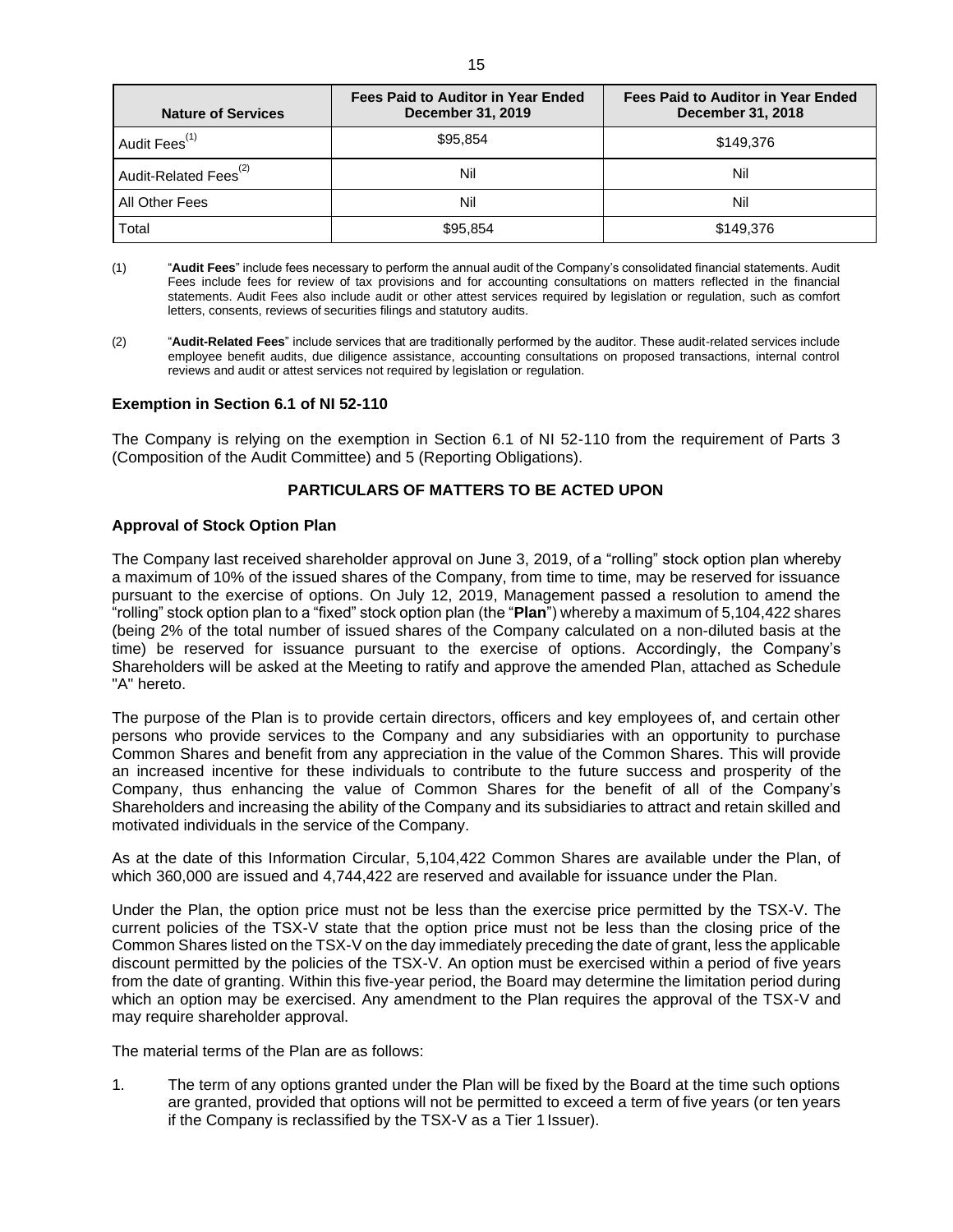- 2. The exercise price of any options granted under the Plan will be determined by the Board, in its sole discretion, but shall not be less than the closing price of the Common Shares the day on which the directors grant such options, less any allowable discount permitted by the TSX-V or TSX, as applicable.
- 3. Vesting limitations may apply to options granted under the Plan, imposed by the Board in its sole unfettered discretion, other than as required by TSX-V policies. For consultants or employees performing investor relations activities, no option shall be exercisable for a period exceeding twelve (12) months from the date the option is granted, with no more than one-quarter  $(\frac{1}{4})$  of the options vesting in any three (3) month period.
- 4. All options will be non-assignable and non-transferable.
- 5. No options will be granted to option holders such that (i) any one individual (other than a consultant or an employee performing investor relations activities) together with such individual's participation in any other plan of the Company, exceed 5% of the issued Common Shares in any 12 month period; and (ii) all consultants or employees performing investor relations activities exceed 2% of the issued Common Shares.
- 6. If the option holder ceases to be a director of the Company or ceases to be employed by the Company (other than by reason of death or disability), as the case may be, then the option granted shall expire on no later than the 90th day following the date that the option holder ceases to be a director or ceases to be employed by the Company, subject to the terms and conditions set out in the Plan. However, if the option holder is engaged in investor relations activities the options must expire within 30 days after the option holder ceases to be employed by the Company to provide investor relations activities, in accordance with the policies of the TSX-V or the TSX, as applicable.
- 7. Options will be reclassified in the event of any consolidation, subdivision, conversion or exchange of the Common Shares.

The full text of the Plan will be made available at the registered records offices of the Company, Suite 700 – 401 West Georgia Street, Vancouver, British Columbia, V6B 5A1, until 4 p.m. on the business day immediately preceding the date of the Meeting. The Plan is also available on the internet at [www.sedar.com.](http://www.sedar.com/)

## *Shareholder Approval*

Shareholders will be asked at the Meeting to approve with or without variation the following resolution:

"RESOLVED THAT the Company's Stock Option Plan be and is hereby ratified and approved, and that in connection therewith a maximum of 5,104,422 shares (2% of the current issued and outstanding common shares) be approved for granting as options and that the board of directors be and are hereby authorized, without further shareholder approval, to make such changes to the Stock Option Plan as may be required or approved by regulatory authorities."

## **OTHER MATTERS**

As of the date of this Information Circular, management knows of no other matters to be acted upon at the Meeting. However, should any other matters properly come before the Meeting, the Common Shares represented by the Proxy solicited hereby will be voted on such matters in accordance with the best judgment of the persons voting the Common Shares represented by the Proxy.

## **SHAREHOLDER PROPOSALS**

The CBCA provides, in effect, that a registered holder or beneficial owner of shares that are entitled to vote at an annual meeting of the Company may submit to the Company notice of any matter that the person proposes to raise at the meeting (referred to as a "**Proposal**") and discuss at the meeting any matter in respect of which the person would have been entitled to submit a Proposal. The CBCA further provides, in effect, that the Company must set out the Proposal in its management proxy circular along with, if so requested by the person who makes the Proposal, a statement in support of the Proposal by such person. However, the Company will not be required to set out the Proposal in its management proxy circular or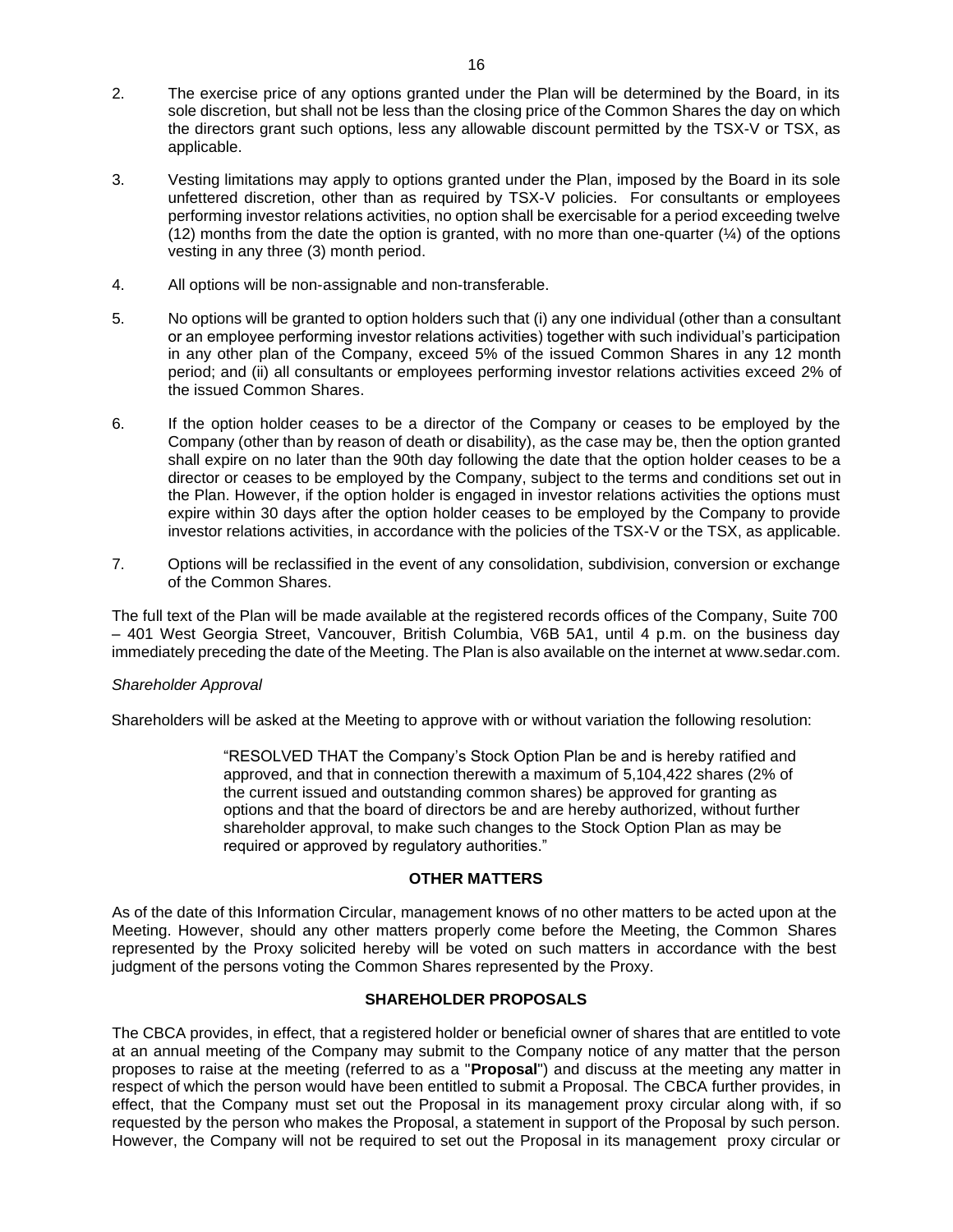include a supporting statement if, among other things, the Proposal is not submitted to the Company at least 90 days before the anniversary date of the notice of meeting that was sent to the shareholders in connection with the previous annual meeting of shareholders of the Company. As the notice in connection with the Meeting is dated April 30, 2020, the deadline for submitting a proposal to the Company in connection with the next annual general meeting of shareholders is January 30, 2021.

## **ADDITIONAL INFORMATION**

Additional information relating to the Company is available on the SEDAR website at [www.sedar.com.](http://www.sedar.com/)

Financial information on the Company is provided in the Company's comparative financial statements and management discussion and analysis of the most recently completed financial year ended December 31, 2019. Copies of the Company's financial statements and management discussion and analysis may be obtained upon request from the Company at 151 Yonge Street, 11th Floor, Toronto, Ontario M5C 2W7 - Telephone (647) 775-8337.

## **APPROVAL AND CERTIFICATION**

The contents of this Information Circular have been approved and this mailing has been authorized by the directors of the Company.

Where information contained in this Information Circular, rests specifically within the knowledge of a person other than the Company, the Company has relied upon information furnished by such person.

The foregoing contains no untrue statement of material fact and does not omit to state a material fact that is required to be stated or that is necessary to make a statement not misleading in the light of the circumstances in which it was made.

Dated at Vancouver, British Columbia, this 30<sup>th</sup> day of April, 2020.

# **BY ORDER OF THE BOARD**

*"Jean-Daniel Cohen"*

Jean-Daniel Cohen Chairman, Board of Directors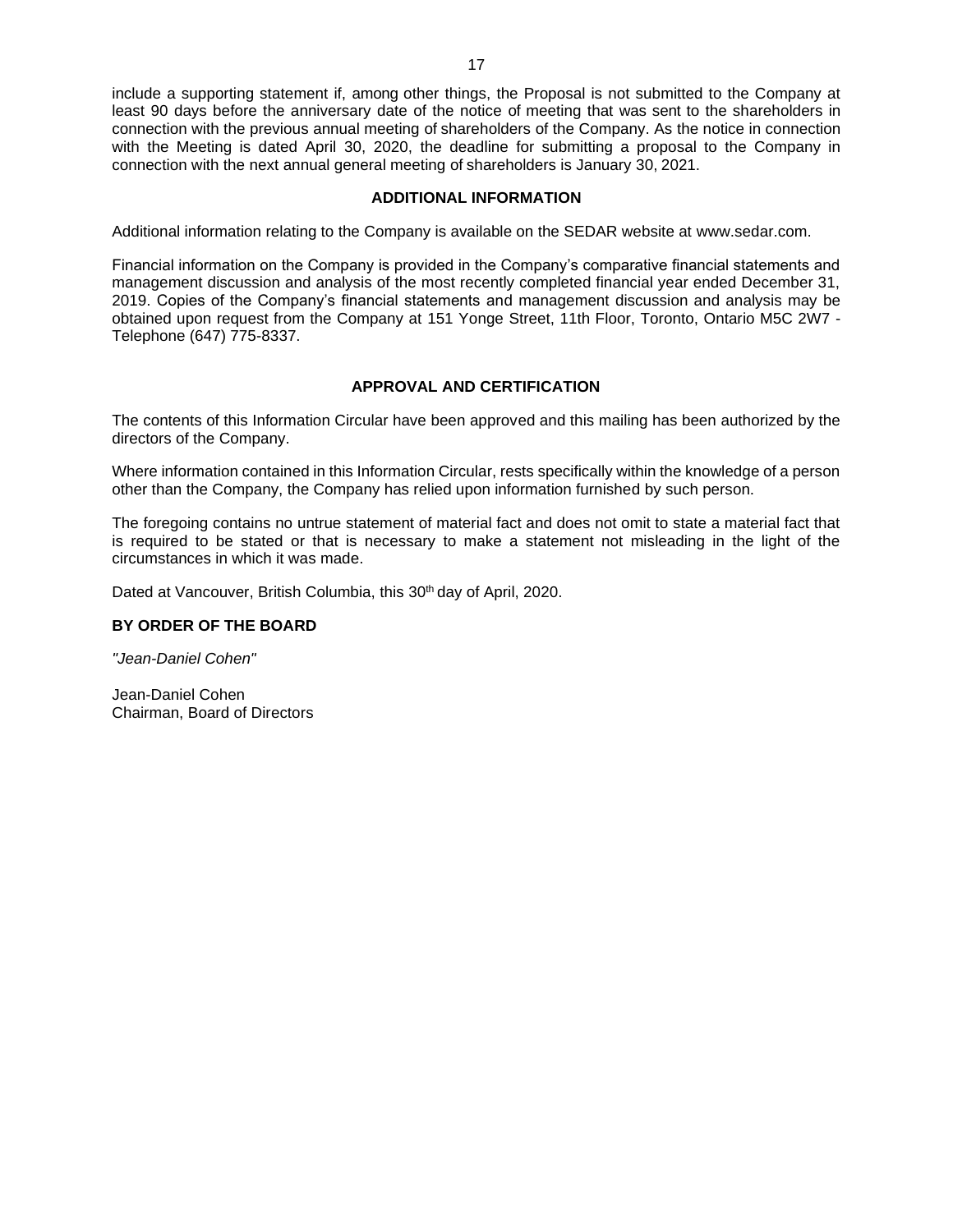# **SCHEDULE "A"**

# **AMENDED STOCK OPTION PLAN**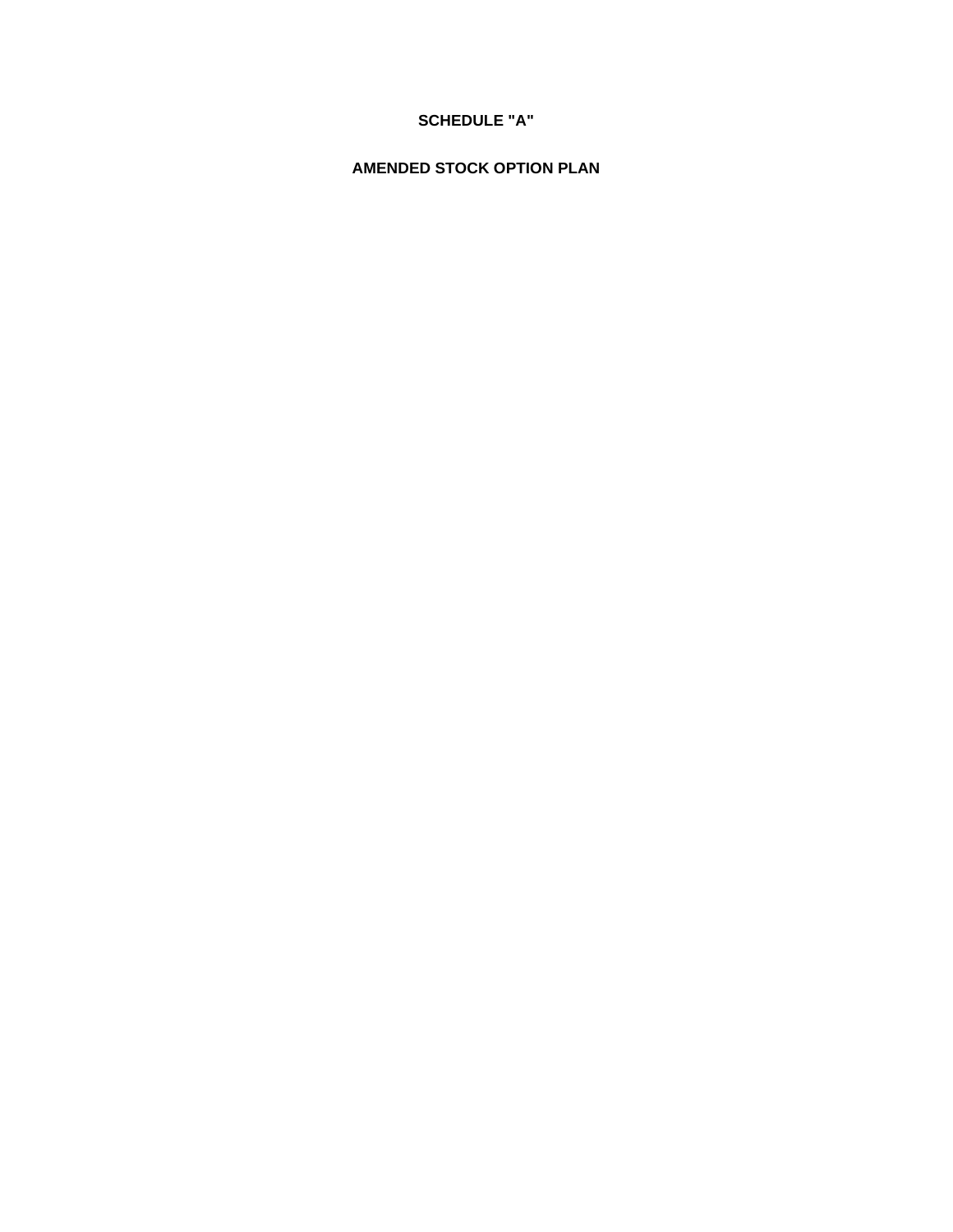#### **SCHEDULE "B"**

#### **REALIA PROPERTIES INC.** (the "**Company**")

#### **AUDIT COMMITTEE CHARTER**

#### **Purpose of the Committee**

The purpose of the Audit Committee (the "**Committee**") of the Board is to provide an open avenue of communication between management, its independent auditors and the Board and to assist the Board in its oversight of:

- (a) the integrity, adequacy and timeliness of the Company's financial reporting and disclosure practices;
- (b) the Company's compliance with legal and regulatory requirements related to financial reporting; and
- (c) the independence and performance of the Company's independent auditors.

The Committee shall also perform any other activities consistent with this Charter, the Company's Articles and governing laws as the Committee or Board deems necessary or appropriate.

The Committee shall consist of at least three directors. Members of the Committee shall be appointed by the Board and may be removed by the Board in its discretion. The members of the Committee shall elect a Chair from among their number. A majority of the members of the Committee must not be officers or employees of the Company or of an affiliate of the Company. The quorum for a meeting of the Committee is a majority of the members who are not officers or employees of the Company or of an affiliate of the Company. With the exception of the foregoing quorum requirement, the Committee may determine its own procedures.

The Committee's role is one of oversight. Management is responsible for preparing the Company's financial statements and other financial information and for the fair presentation of the information set forth in the financial statements in accordance with generally accepted accounting principles ("**GAAP**"). Management is also responsible for establishing internal controls and procedures and for maintaining the appropriate accounting and financial reporting principles and policies designed to assure compliance with accounting standards and all applicable laws and regulations.

The independent auditors' responsibility is to audit the Company's financial statements and provide their opinion, based on their audit conducted in accordance with generally accepted auditing standards, that the financial statements present fairly, in all material respects, the financial position, results of operations and cash flows of the Company in accordance with GAAP.

The Committee is responsible for recommending to the Board the independent auditors to be nominated for the purpose of auditing the Company's financial statements, preparing or issuing an auditor's report or performing other audit, review or attest services for the Company, and for reviewing and recommending the compensation of the independent auditors. The Committee is also directly responsible for the evaluation of and oversight of the work of the independent auditors. The independent auditors shall report directly to the Committee.

## **Authority and Responsibilities**

In addition to the foregoing, in performing its oversight responsibilities the Committee shall:

- 1. Monitor the adequacy of this Charter and recommend any proposed changes to the Board.
- 2. Review the appointments of the Company's Chief Financial Officer and any other key financial executives involved in the financial reporting process.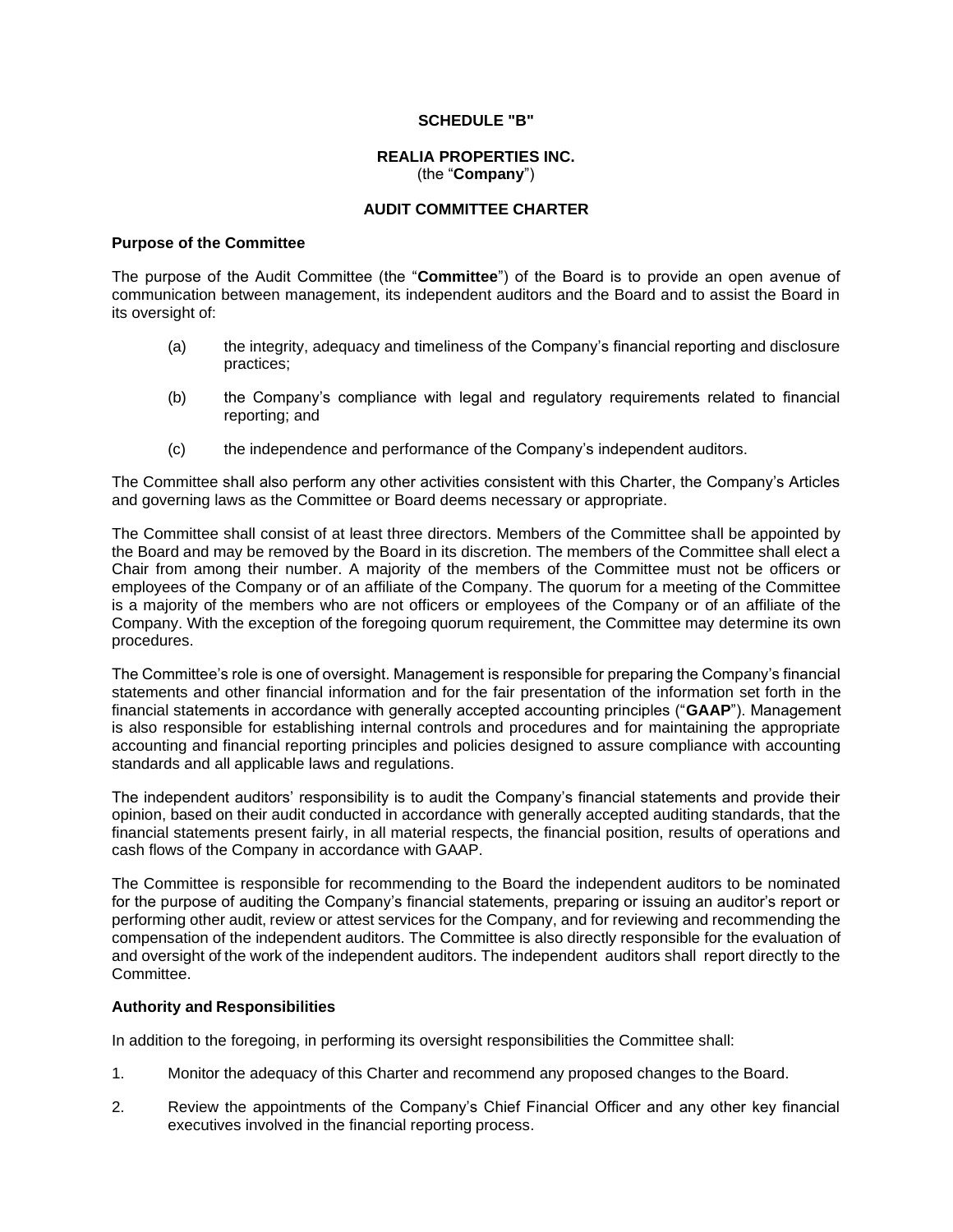- 3. Review with management and the independent auditors the adequacy and effectiveness of the Company's accounting and financial controls and the adequacy and timeliness of its financial reporting processes.
- 4. Review with management and the independent auditors the annual financial statements and related documents and review with management the unaudited quarterly financial statements and related documents, prior to filing or distribution, including matters required to be reviewed under applicable legal or regulatory requirements.
- 5. Where appropriate and prior to release, review with management any news releases that disclose annual or interim financial results or contain other significant financial information that has not previously been released to the public.
- 6. Review the Company's financial reporting and accounting standards and principles and significant changes in such standards or principles or in their application, including key accounting decisions affecting the financial statements, alternatives thereto and the rationale for decisions made.
- 7. Review the quality and appropriateness of the accounting policies and the clarity of financial information and disclosure practices adopted by the Company, including consideration of the independent auditors' judgment about the quality and appropriateness of the Company's accounting policies. This review may include discussions with the independent auditors without the presence of management.
- 8. Review with management and the independent auditors significant related party transactions and potential conflicts of interest.
- 9. Pre-approve all non-audit services to be provided to the Company by the independent auditors.
- 10. Monitor the independence of the independent auditors by reviewing all relationships between the independent auditors and the Company and all non-audit work performed for the Company by the independent auditors.
- 11. Establish and review the Company's procedures for the:
	- (a) receipt, retention and treatment of complaints regarding accounting, financial disclosure, internal controls or auditing matters; and
	- (b) confidential, anonymous submission by employees regarding questionable accounting, auditing and financial reporting and disclosure matters.
- 12. Conduct or authorize investigations into any matters that the Committee believes is within the scope of its responsibilities. The Committee has the authority to retain independent counsel, accountants or other advisors to assist it, as it considers necessary, to carry out its duties, and to set and pay the compensation of such advisors at the expense of the Company.
- 13. Perform such other functions and exercise such other powers as are prescribed form time to time for the audit committee of a reporting company in Parts 2 and 4 of Multilateral Instrument 52-110 of the Canadian Securities Administrators, the *Business Corporations Act* (Canada) and the Company's Articles.